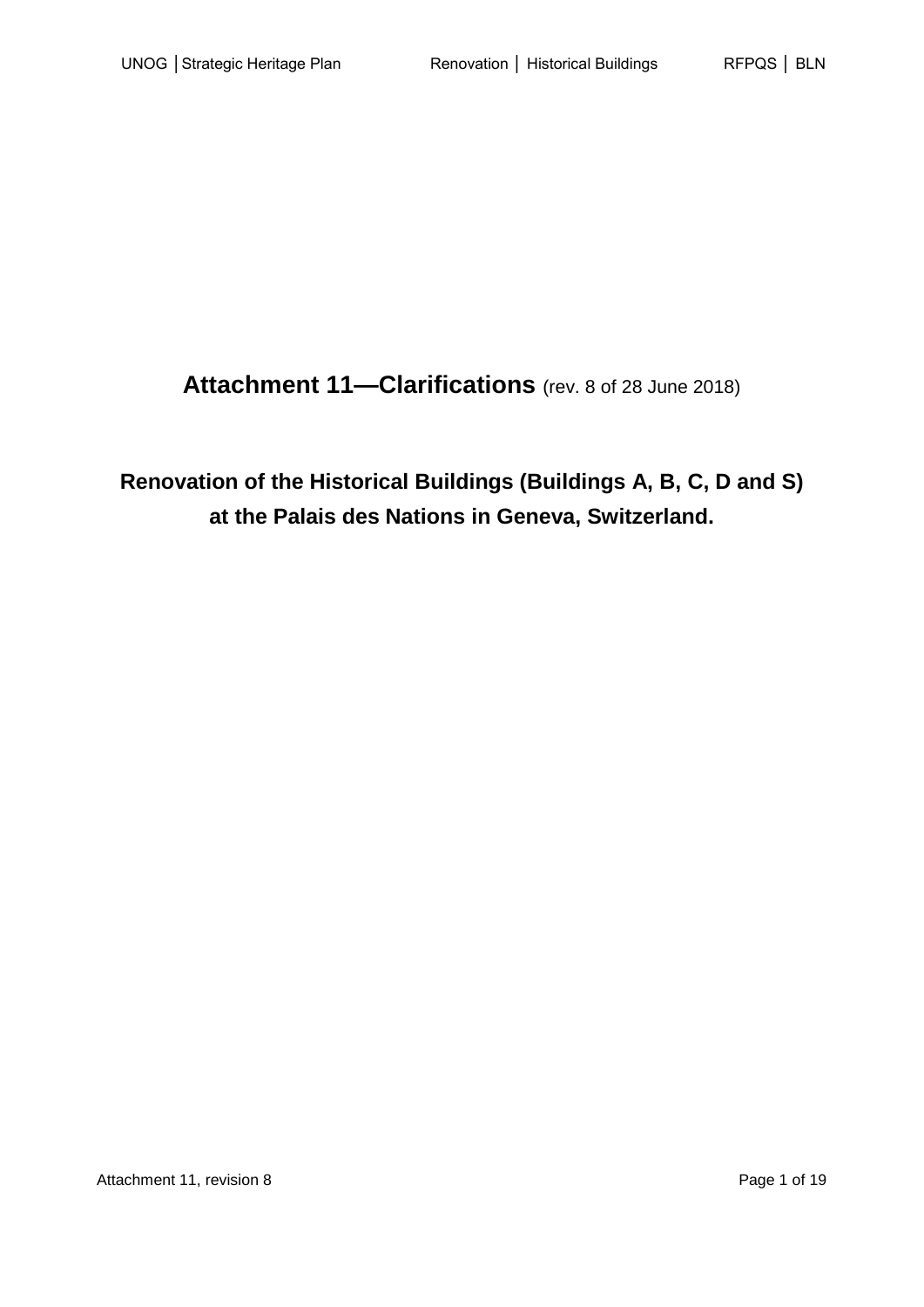| Questions related to RFPQS Ref: EOIUNOG15012 - Questions received by 18.06.2018 |                                                                                                                                                                                                                                                                                                                                                                                                                                                                                                                                                                                                            |                                 |                                                                                                                                                                                                                                                                                                                                                                                                                                                                                                                                                                                                                                                                                                                                                                                                                                                                                                                                                                                            |
|---------------------------------------------------------------------------------|------------------------------------------------------------------------------------------------------------------------------------------------------------------------------------------------------------------------------------------------------------------------------------------------------------------------------------------------------------------------------------------------------------------------------------------------------------------------------------------------------------------------------------------------------------------------------------------------------------|---------------------------------|--------------------------------------------------------------------------------------------------------------------------------------------------------------------------------------------------------------------------------------------------------------------------------------------------------------------------------------------------------------------------------------------------------------------------------------------------------------------------------------------------------------------------------------------------------------------------------------------------------------------------------------------------------------------------------------------------------------------------------------------------------------------------------------------------------------------------------------------------------------------------------------------------------------------------------------------------------------------------------------------|
| No.                                                                             | Question from bidder                                                                                                                                                                                                                                                                                                                                                                                                                                                                                                                                                                                       | Document<br>Reference           | Response from UNOG/SHP                                                                                                                                                                                                                                                                                                                                                                                                                                                                                                                                                                                                                                                                                                                                                                                                                                                                                                                                                                     |
| $\mathbf{1}$                                                                    | Reference Attachment 2-Levels of<br>Intervention, Table 4: Design Development<br>and Overall Responsibilities Repartition<br>Could you specify:<br>what do you mean by UN Design<br>1.<br>Contractor?<br>2.<br>what do you mean by Contractor?<br>3.<br>what do you mean by Technical<br>Design (RIBA)? Is the Royal Institute<br>of British Architects the successful<br>bidder of the Technical Design<br>Works?<br>what do you mean by Design<br>4.<br>Portions?<br>Regarding the previous questions, is the term<br>'contractor' used to allude to the Companies<br>to which this EOI is intended for? | Clarification<br>1              | Please find below the following clarifications:<br>UN Design Contractor means the<br>1.<br>Architectural Firm already contracted by UNOG to<br>complete the design of the Renovation Project.<br>Contractor means the construction<br>2.<br>contractor who will be appointed for the<br>renovation construction contract (contract 2)<br>which is the purpose of this RFPQS.<br>Technical Design (RIBA) means the design<br>3.<br>work will be complete to the end of the Technical<br>Design Stage as defined by the Royal Institute of<br>British Architects (RIBA).<br>4.<br>Design Portions means the design<br>elements of the works that will be for the<br>construction contractor (and their specialist sub-<br>contractors) to complete after their appointment.<br>The term contractor is used to refer to the General<br>Contractor (construction company) who will be<br>appointed for the renovation construction contract<br>(Contract 2) for whom this EOI is intended for. |
| $\overline{2}$                                                                  | Which month is the Autumn?                                                                                                                                                                                                                                                                                                                                                                                                                                                                                                                                                                                 | Clarification<br>$\overline{2}$ | Autumn is the third season of the year, in this<br>context, it is September, October and November.                                                                                                                                                                                                                                                                                                                                                                                                                                                                                                                                                                                                                                                                                                                                                                                                                                                                                         |
| 3                                                                               | We would like to know what is the entire<br>Budget for this Project? Any rough idea?                                                                                                                                                                                                                                                                                                                                                                                                                                                                                                                       | Clarification<br>3              | As described in Section I, sub-section 2:<br>"The complete Renovation of the Palais des<br>Nations facility will be split into two contracts of<br>which this RFPQS concerns what is referred to as<br>Contract 2 The value of Contract 2 is estimated<br>to be in the range CHF 240 million to CHF260<br>million."                                                                                                                                                                                                                                                                                                                                                                                                                                                                                                                                                                                                                                                                        |
|                                                                                 | Vous serait-il possible de nous adresser la<br>version française de ce dossier de<br>préqualification.<br>Would it be possible for you to send us the<br>French version of this pre-qualification file?                                                                                                                                                                                                                                                                                                                                                                                                    | Clarification<br>4              | The language for this RFPQS and the subsequent<br>RFP yet to be issued is English.<br>A French Translation will not be provided.                                                                                                                                                                                                                                                                                                                                                                                                                                                                                                                                                                                                                                                                                                                                                                                                                                                           |
| 5                                                                               | We are a company that produces office<br>furniture, chairs, lighting and office partitions.<br>We would like to know if this project of<br>renovation of conference rooms and office<br>spaces of the Palais des Nations includes also<br>the purchasing of office furniture.<br>If the project foresees the supply of office<br>furniture we would like to participate to the<br>non-mandatory information session on 10<br>May 2018 and we would like to know the<br>visiting time.                                                                                                                      | Clarification<br>5              | Whilst a final decision has yet to be made, this<br>contract may include the purchase of office<br>furniture.<br>With regards to the information session which was<br>due to take place on the 10 May 2018, as this is<br>Ascension Day and a bank holiday in several<br>European Countries, this non-mandatory bidders<br>day has been changed to the 17 May 2018. We<br>anticipate that the event will start at 10:00 am.<br>Please allow at least 30 mins to enter from the<br>main gate in advance of the session.                                                                                                                                                                                                                                                                                                                                                                                                                                                                     |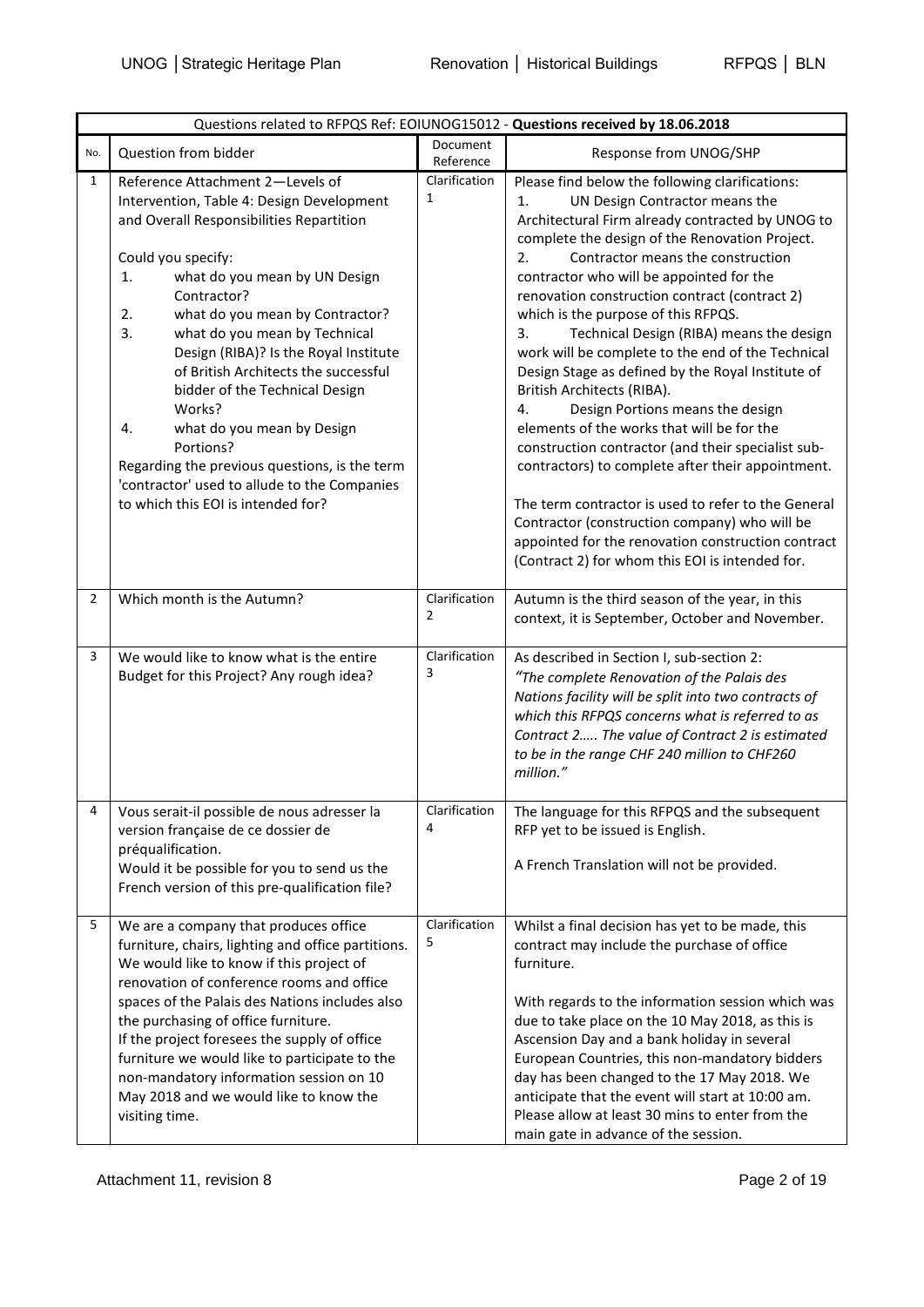|                | Questions related to RFPQS Ref: EOIUNOG15012 - Questions received by 18.06.2018                                                                                                                                                                                                                                                                                                                                                                                                                                                                                                                                                                                                                                                                                                                                                                                                                                                                                                                                 |                       |                                                                                                                                                                                                                                                                                                                                |  |  |
|----------------|-----------------------------------------------------------------------------------------------------------------------------------------------------------------------------------------------------------------------------------------------------------------------------------------------------------------------------------------------------------------------------------------------------------------------------------------------------------------------------------------------------------------------------------------------------------------------------------------------------------------------------------------------------------------------------------------------------------------------------------------------------------------------------------------------------------------------------------------------------------------------------------------------------------------------------------------------------------------------------------------------------------------|-----------------------|--------------------------------------------------------------------------------------------------------------------------------------------------------------------------------------------------------------------------------------------------------------------------------------------------------------------------------|--|--|
| No.            | Question from bidder                                                                                                                                                                                                                                                                                                                                                                                                                                                                                                                                                                                                                                                                                                                                                                                                                                                                                                                                                                                            | Document<br>Reference | Response from UNOG/SHP                                                                                                                                                                                                                                                                                                         |  |  |
| 6              | Tout d'abord, nous vous remercions pour<br>votre demande. Etant donné que nous ne<br>sommes pas coutumiers de vos procédures et<br>que nous ne pratiquons pas la langue<br>Anglaise quotidiennement nous vous prions<br>de nous communiquer brièvement les<br>domaines qui se rapportent à la menuiserie<br>dans votre demande EOIUNOG15012.<br>Est-ce pour une partie de :<br>- Menuiserie extérieure (fenêtres - portes<br>fenêtres etc.) ?<br>- Agencement (meubles, bibliothèque etc.) ?<br>-Portes de communication - portes de<br>sécurité etc. ?<br>De plus, s'il s'agit d'assainissement pour les<br>fenêtres et / ou de restauration / rénovation<br>pour les autres points, sachez que nous<br>sommes parfaitement en mesure de<br>répondre à vos questions en termes d'études<br>et de conseils dans un premier temps.<br>Votre réponse nous permettra de définir si,<br>oui ou non, nous pouvons entamer les<br>démarches qui sont explicitées dans votre<br>courriel pour le projet cité en titre. | Clarification<br>6    | This RFPQS is aimed at the prequalification of<br>General Contractors (Entreprise Générale)<br>construction firms who wish to participate in the<br>RFP solicitation.<br>The information requested will form part of the<br>RFP Tender Documentation to be issued at the RFP<br>stage to the prequalified General Contractors. |  |  |
|                | As we are not accustomed to your procedures<br>and do not practice the English language on a<br>daily basis, please give us a brief description<br>of the areas relating to carpentry in your<br>EOIUNOG15012 application.<br>Does it include:<br>-Exterior Carpentry (Windows - Windows<br>Doors etc)?<br>-Arrangement (Furniture-Library etc.)?<br>-Communication doors-security doors etc.?<br>In addition, if it is a matter of sanitation for<br>Windows and/or restoration/renovation for<br>the other points, know that we are perfectly<br>able to answer your questions in terms of<br>studies and advice at first.                                                                                                                                                                                                                                                                                                                                                                                    |                       |                                                                                                                                                                                                                                                                                                                                |  |  |
|                | Your response will allow us to determine<br>whether or not we can start the<br>prequalification steps that are explained in<br>your email for the renovation project.                                                                                                                                                                                                                                                                                                                                                                                                                                                                                                                                                                                                                                                                                                                                                                                                                                           |                       |                                                                                                                                                                                                                                                                                                                                |  |  |
| $\overline{7}$ | Kindly send us the documents and<br>architectural design of kitchen, restaurant<br>and complete design in DWR Auto Card and<br>Archi Card                                                                                                                                                                                                                                                                                                                                                                                                                                                                                                                                                                                                                                                                                                                                                                                                                                                                       | Clarification<br>7    | This RFPQS is aimed at the prequalification of<br>General Contractors (Entreprise Générale)<br>construction firms who wish to participate in the<br>RFP solicitation.<br>The detailed information will form part of the RFP<br>Tender Documentation which will be issued to<br>prequalified General Contractor firms and JVs.  |  |  |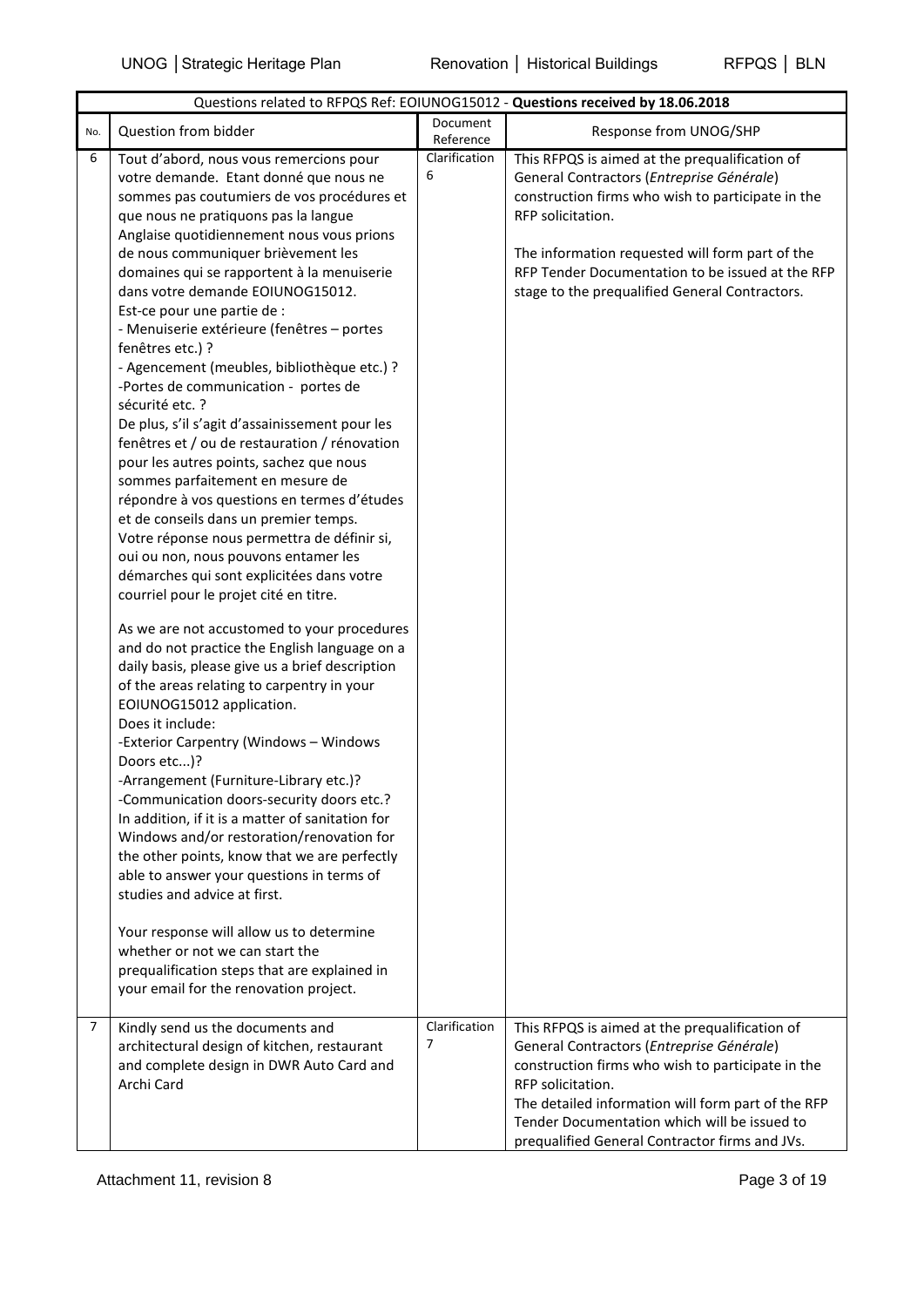| Questions related to RFPQS Ref: EOIUNOG15012 - Questions received by 18.06.2018 |                                                                                                                                                                                                                              |                       |                                                                                                                                                                                                                                                                                                                                                                                           |
|---------------------------------------------------------------------------------|------------------------------------------------------------------------------------------------------------------------------------------------------------------------------------------------------------------------------|-----------------------|-------------------------------------------------------------------------------------------------------------------------------------------------------------------------------------------------------------------------------------------------------------------------------------------------------------------------------------------------------------------------------------------|
| No.                                                                             | Question from bidder                                                                                                                                                                                                         | Document<br>Reference | Response from UNOG/SHP                                                                                                                                                                                                                                                                                                                                                                    |
| 8                                                                               | Merci de nous confirmer l'horaire et le procès<br>afin de s'inscrire.<br>Pour rappel, notre activité concerne l'hygiène<br>des sanitaires. Vos locaux sanitaires sont-ils<br>impactés par les travaux annoncés ?             | Clarification<br>8    | The schedule and the process to register for the<br>information sessions is that stated in Section II,<br>Item 7 of the RFPQS (Revision 1) Document dated<br>24 April 2018:                                                                                                                                                                                                               |
|                                                                                 | Thank you to confirm the schedule and the<br>process to register for the information<br>sessions.<br>Our activity concerns sanitary and hygiene<br>facilities. Are your health facilities impacted<br>by the work announced? |                       | "Firms who are interested to participate in one or<br>both Non-Mandatory Information Sessions shall<br>submit the Confirmation Letter by 30 April 2018<br>(for the session on 3 May 2018) and by 13 May<br>2018 (for the session on 17 May 2018) to unog-shp-<br>tenders@un.org. See Attachment 5, Confirmation<br>Letter for Participation in the Non Mandatory<br>Information Session." |
|                                                                                 |                                                                                                                                                                                                                              |                       | Firms will find the relevant details of the<br>Information Sessions in Attachment 5, which<br>should be completed and returned by interested<br>firms.                                                                                                                                                                                                                                    |
|                                                                                 |                                                                                                                                                                                                                              |                       | The planned renovation works will include some<br>renovation of sanitary and hygiene facilities.                                                                                                                                                                                                                                                                                          |
|                                                                                 |                                                                                                                                                                                                                              |                       | The detailed information will form part of the RFP<br>Tender Documentation which will be issued to<br>prequalified General Contractor firms and JVs.                                                                                                                                                                                                                                      |
| 9                                                                               | Is there any intention to look at the removal<br>and replacement of the Window film as part<br>of your renovation plans?                                                                                                     | Clarification<br>9    | The planned renovation works will include some<br>replacements, adaptations and works to existing<br>windows.                                                                                                                                                                                                                                                                             |
|                                                                                 |                                                                                                                                                                                                                              |                       | The detailed information will form part of the RFP<br>Tender Documentation which will be issued to<br>prequalified General Contractor firms and JVs.                                                                                                                                                                                                                                      |
| 10                                                                              | We are not big enough to be your main<br>contractor (you are asking for an average<br>annual turnover of at least CHF 500 Million)<br>so we were wondering if we could be some<br>kind of subcontractor?                     | Clarification<br>10   | The prequalification criteria allow for companies to<br>form joint ventures subject to the requirements<br>stipulated in the documents. It is also envisaged to<br>publish the list of the prequalified firms and JV's on<br>the UNOG website.                                                                                                                                            |
|                                                                                 | We would like to know if you are going to be<br>regulating this or if it is possible to contact<br>through you whoever gets the contract, in<br>case it is going to be 100% coordinated by<br>them.                          |                       | UNOG will not intervene in the formation of joint<br>ventures nor pass on contacts of firms to other<br>firms. The General Contractor for the renovation<br>works shall be responsible for appointment of its<br>supply chain companies.                                                                                                                                                  |
|                                                                                 |                                                                                                                                                                                                                              |                       | General and related Information on the most<br>recent SHP Business Seminar held on 20 March<br>2018 can be found by clicking on the following link<br>to the UNOG SHP Procurement Website.                                                                                                                                                                                                |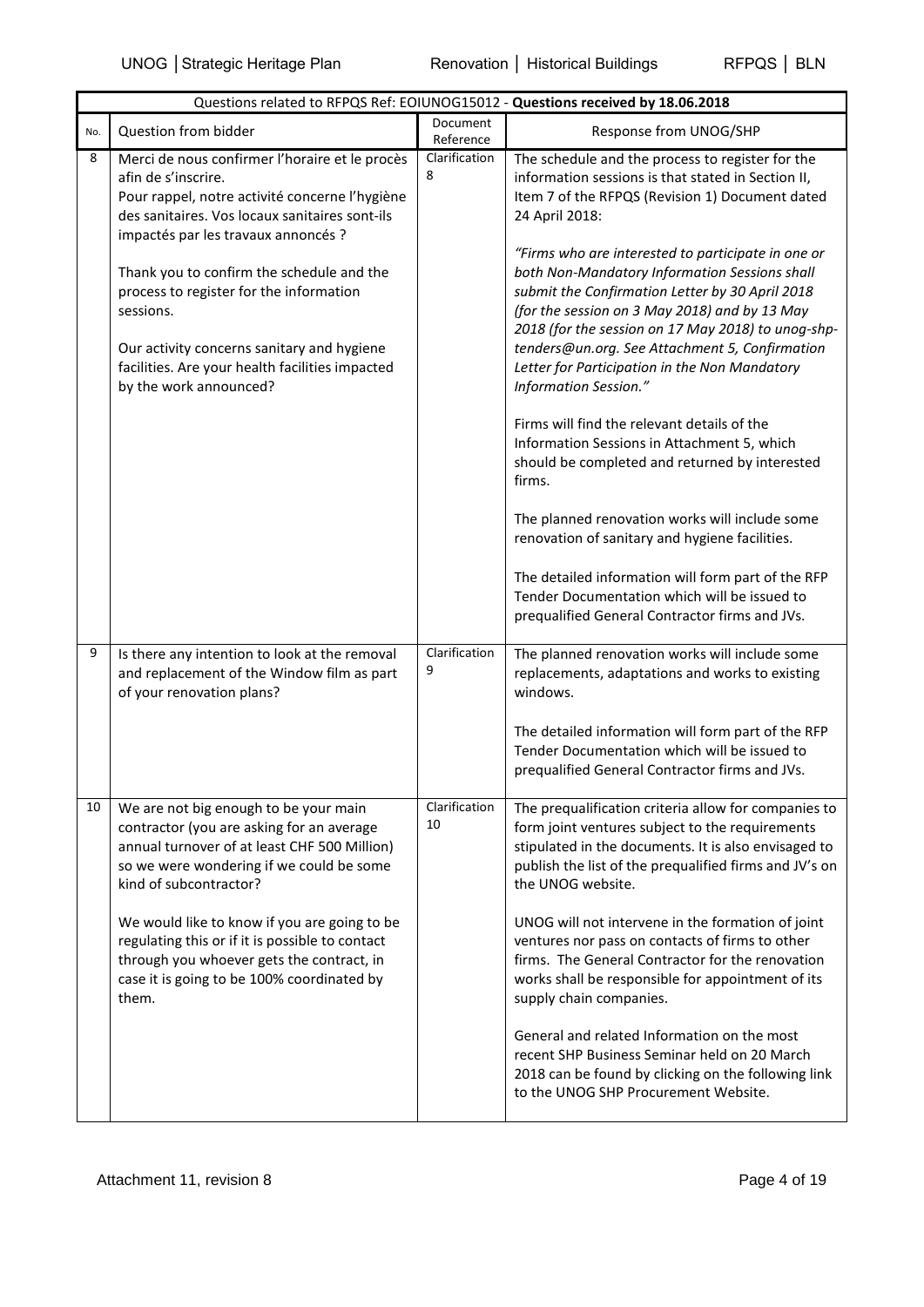|     |                                                                                                                                                                                                                                                                                                                                                                                                                                                                                                                                                                                                                                                                                                                                                                                                                            |                       | Questions related to RFPQS Ref: EOIUNOG15012 - Questions received by 18.06.2018                                                                                                                                                                                                                                                                                                                                                                                                                                                                                                                                                                                                                                                                                                                                                                                                                                                                                      |
|-----|----------------------------------------------------------------------------------------------------------------------------------------------------------------------------------------------------------------------------------------------------------------------------------------------------------------------------------------------------------------------------------------------------------------------------------------------------------------------------------------------------------------------------------------------------------------------------------------------------------------------------------------------------------------------------------------------------------------------------------------------------------------------------------------------------------------------------|-----------------------|----------------------------------------------------------------------------------------------------------------------------------------------------------------------------------------------------------------------------------------------------------------------------------------------------------------------------------------------------------------------------------------------------------------------------------------------------------------------------------------------------------------------------------------------------------------------------------------------------------------------------------------------------------------------------------------------------------------------------------------------------------------------------------------------------------------------------------------------------------------------------------------------------------------------------------------------------------------------|
| No. | Question from bidder                                                                                                                                                                                                                                                                                                                                                                                                                                                                                                                                                                                                                                                                                                                                                                                                       | Document<br>Reference | Response from UNOG/SHP                                                                                                                                                                                                                                                                                                                                                                                                                                                                                                                                                                                                                                                                                                                                                                                                                                                                                                                                               |
|     |                                                                                                                                                                                                                                                                                                                                                                                                                                                                                                                                                                                                                                                                                                                                                                                                                            |                       | http://unogwebsite.unog.un.org/80256EDD006AC<br>19C/(httpPages)/A84A316AD70C988DC125826A00<br>433284?OpenDocument<br>Please see the blue coloured box on the right-hand<br>side of the screen titled "Related Information -<br>DOCUMENTATION" which contains the<br>presentation and list of participants.                                                                                                                                                                                                                                                                                                                                                                                                                                                                                                                                                                                                                                                           |
| 11  | Are you planning any earthquake protective<br>devices in this renovation project?<br>If so, can you send us details of what has<br>been designed to date?                                                                                                                                                                                                                                                                                                                                                                                                                                                                                                                                                                                                                                                                  | Clarification<br>11   | We do not envisage any earthquake protective<br>devices in the requirements for this project.                                                                                                                                                                                                                                                                                                                                                                                                                                                                                                                                                                                                                                                                                                                                                                                                                                                                        |
| 12  | We would like to know the approximate<br>percentage of jobs expected in the field of<br>heritage conservation. We understand that<br>specific details cannot be provided at this<br>time, but it would be very clarifying to have<br>an idea of the percentage or volume of this<br>kind of works as it has been provided in chart<br>1: "Approximate Overall Works Breakdown by<br>Principle Element / Function". Specifically, the<br>approximate percentage over the total of<br>restoration of art works, rooms with<br>historical, architectonical or artistic value,<br>murals or fixed elements, historic carpentry,<br>moldings, historic plafonds, divisions or<br>wooden furniture, historic floors, restoration<br>of exterior sculptures, or even displacement,<br>cataloging and conservation of art objects. | Clarification<br>12   | The Strategic Heritage plan is not a heritage<br>renovation project but rather a renovation project<br>that has to be conducted with some sensitivity to<br>the heritage of the building. The heritage element<br>is therefore a constraint rather than an outright<br>objective of the project and it is not possible to<br>provide a specific breakdown as all of the works<br>have, to a greater or lesser extent, some interface<br>with the heritage elements of the building. For<br>example, several sets of heritage doors will need to<br>be upgraded to give a fire rating which will involve<br>preserving the heritage door finishes whilst<br>upgrading them with a fire-resistant core.<br>There is no restoration of artworks or other<br>heritage elements specifically planned at present<br>in the requirements. During the execution of the<br>renovation works temporary protection will be<br>required to avoid damaging the heritage elements. |
| 13  | Our company trades mainly in water<br>management. We have a contract with a<br>manufacturing company that has the<br>opportunity to bring into this tender the<br>latest technology, which is very ecological and<br>economical. We know that you are looking<br>for such kind of equipment and we would be<br>happy to be involved in such a reconstruction.<br>As trade intermediaries we are not sure how<br>we should fill out the materials we received if<br>we can only cover one area of the<br>reconstruction. Alternatively, if it is possible<br>for our company to be recommended to the<br>winner of the tender for the water<br>management area. What are our options?                                                                                                                                       | Clarification<br>13   | This RFPQS is aims to prequalify General<br>Contractors firms or JV's who would like to<br>participate in the RFP solicitation.<br>The General Contractor for the renovation works<br>shall be responsible for appointment of its supply<br>chain companies.<br>It is also envisaged to publish the list of the<br>prequalified firms and JV's on the UNOG website.                                                                                                                                                                                                                                                                                                                                                                                                                                                                                                                                                                                                  |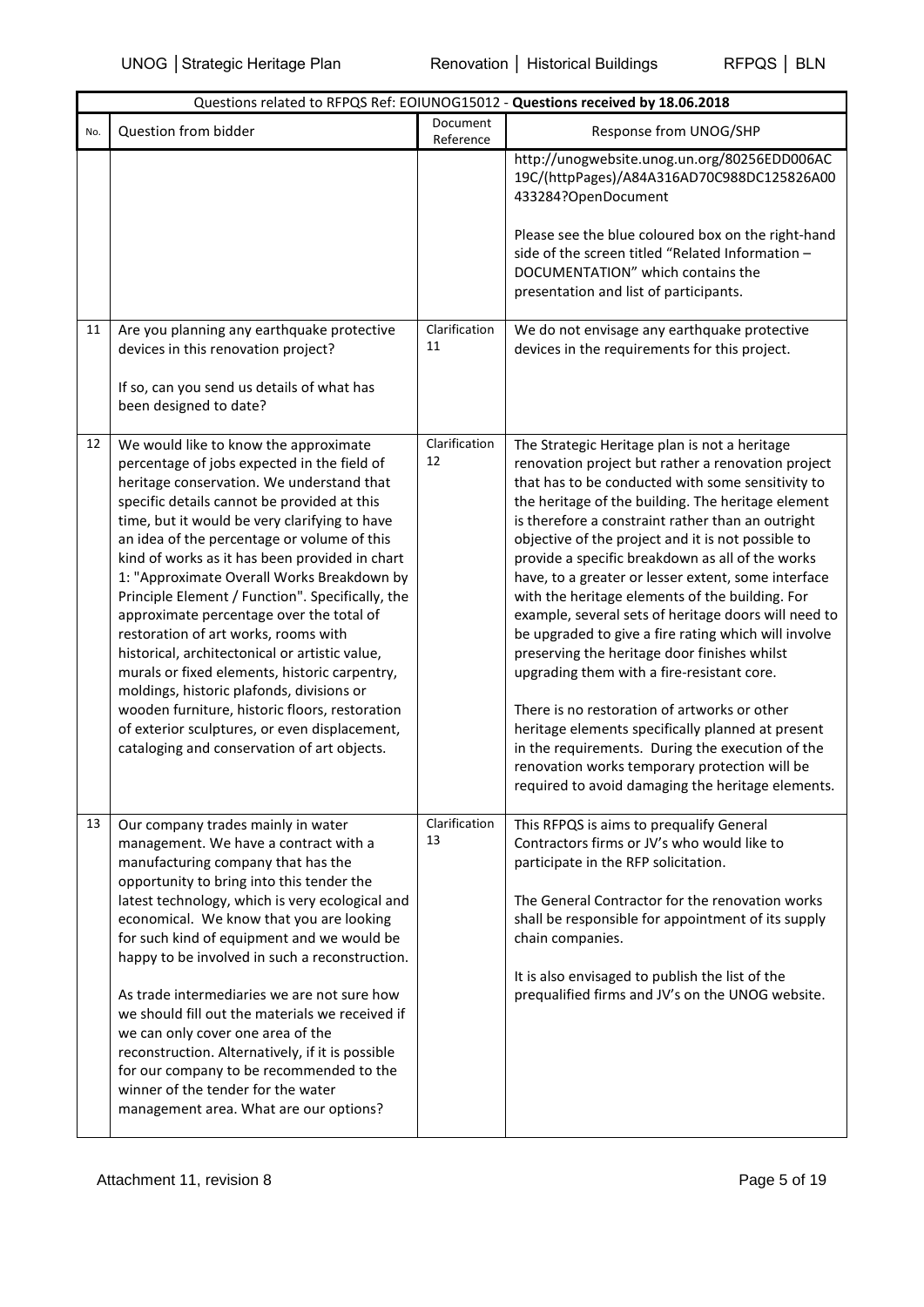|     |                                                                                                                                                                                                                                                                                                                                | Questions related to RFPQS Ref: EOIUNOG15012 - Questions received by 18.06.2018 |                                                                                                                                                                                                                                                                                                                                                                                                                                                                                                                                                                                                                                                                                                                                                                                                                                                                                                                                                                                                                                                                                                                                                                                                                                                                        |
|-----|--------------------------------------------------------------------------------------------------------------------------------------------------------------------------------------------------------------------------------------------------------------------------------------------------------------------------------|---------------------------------------------------------------------------------|------------------------------------------------------------------------------------------------------------------------------------------------------------------------------------------------------------------------------------------------------------------------------------------------------------------------------------------------------------------------------------------------------------------------------------------------------------------------------------------------------------------------------------------------------------------------------------------------------------------------------------------------------------------------------------------------------------------------------------------------------------------------------------------------------------------------------------------------------------------------------------------------------------------------------------------------------------------------------------------------------------------------------------------------------------------------------------------------------------------------------------------------------------------------------------------------------------------------------------------------------------------------|
| No. | Question from bidder                                                                                                                                                                                                                                                                                                           | Document<br>Reference                                                           | Response from UNOG/SHP                                                                                                                                                                                                                                                                                                                                                                                                                                                                                                                                                                                                                                                                                                                                                                                                                                                                                                                                                                                                                                                                                                                                                                                                                                                 |
| 14  | It is written that one UPS will be needed. I<br>Would like to have an idea of the power of<br>this UPS, do you have an estimation of the<br>power and autonomy of this UPS?                                                                                                                                                    | Clarification<br>14                                                             | The planned renovation works are likely to include<br>some requirements for UPS. At present, the exact<br>requirements have not been fully determined and<br>we are therefore unable to provide a response to<br>this question at this time.                                                                                                                                                                                                                                                                                                                                                                                                                                                                                                                                                                                                                                                                                                                                                                                                                                                                                                                                                                                                                           |
| 15  | 1. is the "Vendor response form" to be<br>submitted by each member of the Joint<br>Venture?<br>2. does each member have to be registered<br>on the United Nations Global Marketplace<br>(UN Secretariat)?<br>3. do we have to submit a declaration of our<br>intention to participate as a Joint Venture<br>during this phase? | Clarification<br>15                                                             | 1. Yes, each member of the Joint Venture should<br>fill out a Vendor Response form, please indicate<br>the name of the Joint venture, and the Lead Firm in<br>Attachment 4.<br>2. Yes, each member of the Joint Venture should<br>be registered in UNGM. It is recommended that<br>each individual firm begins the process to register<br>at Level 2 immediately, if they have not yet. We<br>can provide guidance and assistance on this<br>matter.<br>3. Yes, the prequalification submission should<br>indicate an intention to pre-qualify and participate<br>as a Joint Venture.                                                                                                                                                                                                                                                                                                                                                                                                                                                                                                                                                                                                                                                                                  |
| 16  | Is it possible for prequalified firms to form a<br>Joint Venture during the RFP solicitation<br>stage?                                                                                                                                                                                                                         | Non-<br>Mandatory<br><b>Bidders Day</b><br>$1 - Q&A$                            | During the RFP solicitation, the bidder (or in case of<br>a JV, all of its members), shall confirm that it<br>continues to meet all criteria as defined in the<br>REOI15012 and none of the grounds of exclusion<br>are applicable. If this is not the case, the bidder<br>shall submit with its proposal any supporting<br>documents related to such change which shall<br>enable the UN to determine whether the pre-<br>qualification criteria are met.<br>Therefore, during the RFP solicitation stage,<br>prequalified firms may form a Joint Venture,<br>provided that:<br>The Lead Firm has been prequalified as a<br>single firm;<br>Or:<br>In the case of a Joint Venture (JV) wishing<br>$\bullet$<br>to add a further firm to their JV, that the<br>Lead Firm of the JV which has been<br>prequalified continues to be the Lead firm<br>in the JV proposed during the RFP stage;<br>And:<br>the firm(s) / Joint Venture(s) involved resubmit the<br>prequalification submission identifying the changes,<br>such as the minimum turnover related to the<br>proportional stake in the JV, for evaluation against<br>the original criteria laid out in this current RFPQS,<br>which would enable the UN to determine whether<br>these criteria are still met. |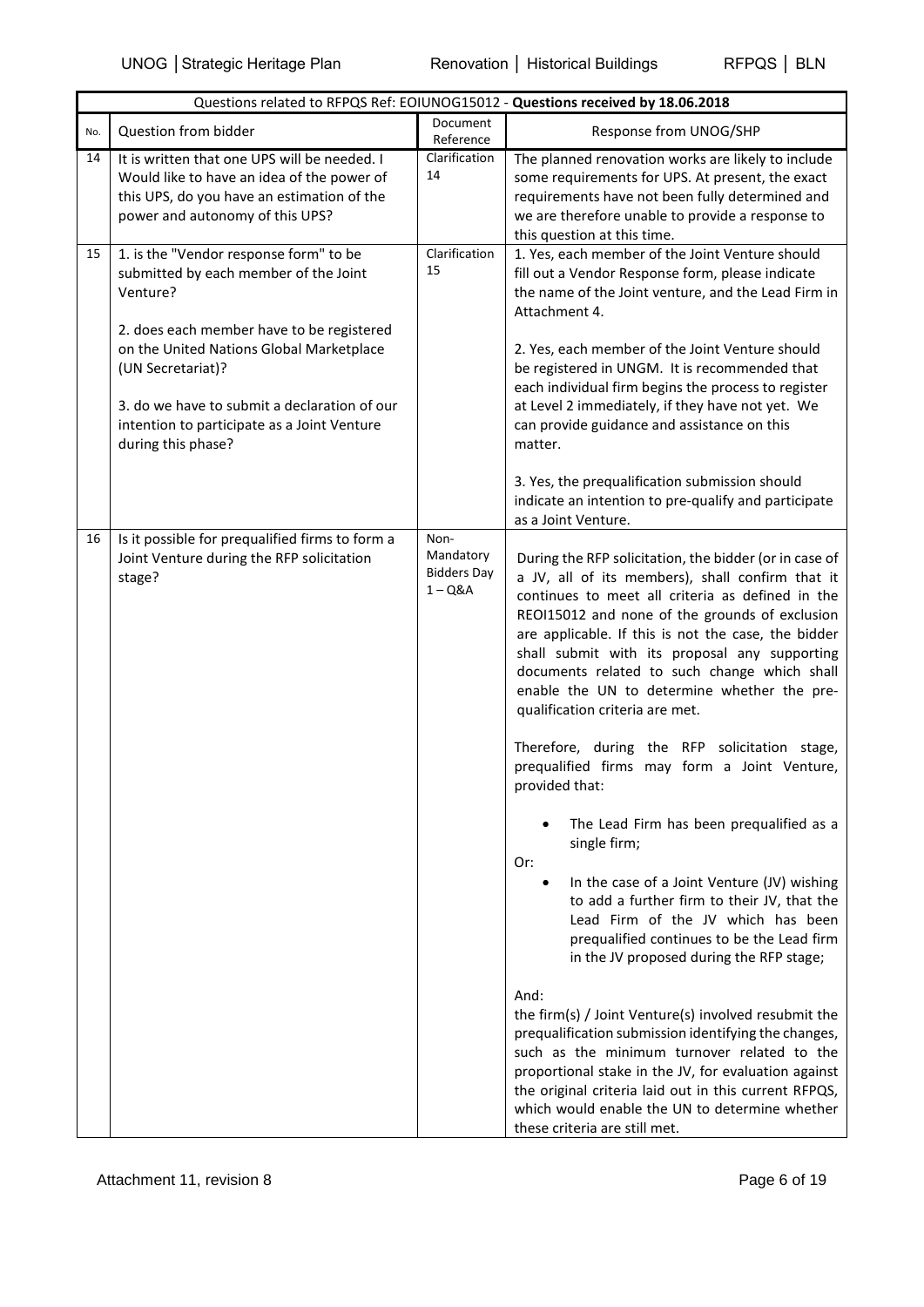|     |                                                                                                                                                                                                            | Questions related to RFPQS Ref: EOIUNOG15012 - Questions received by 18.06.2018 |                                                                                                                                                                                                                                                                                                                                                                                                                                                                                         |
|-----|------------------------------------------------------------------------------------------------------------------------------------------------------------------------------------------------------------|---------------------------------------------------------------------------------|-----------------------------------------------------------------------------------------------------------------------------------------------------------------------------------------------------------------------------------------------------------------------------------------------------------------------------------------------------------------------------------------------------------------------------------------------------------------------------------------|
| No. | Question from bidder                                                                                                                                                                                       | Document<br>Reference                                                           | Response from UNOG/SHP                                                                                                                                                                                                                                                                                                                                                                                                                                                                  |
|     |                                                                                                                                                                                                            |                                                                                 | For the avoidance of doubt, any contract awarded<br>to a JV by the United Nations following the RFP<br>process shall stipulate that the members of the JV<br>shall be jointly and severally liable under the terms<br>of the contract. Further, the contract shall stipulate<br>that such joint liability shall extend to the provision<br>of performance guarantees.                                                                                                                   |
| 17  | Can a Joint Venture be prequalified if only<br>one of the constituting companies comply<br>fully with the PASS/FAIL criteria?                                                                              | Non-<br>Mandatory<br><b>Bidders Day</b><br>$1 - Q&A$                            | Yes, this is possible, provided that the minimum<br>qualifications and criteria identified in the RFPQS<br>are all met (particularly the minimal turnover,<br>calculated by applying the participation percentage<br>of each firm of the proposed Joint Venture).                                                                                                                                                                                                                       |
| 18  | Is the number of firms prequalified to<br>participate in the RFP tender process going to<br>be limited?                                                                                                    | Non-<br>Mandatory<br><b>Bidders Day</b><br>$1 - Q&A$                            | We expect the firms participating in the RFP<br>process to be limited in line with construction<br>industry tendering best practice. Considering the<br>high value and complexity of the works, the<br>minimum pre-qualification criteria threshold has<br>been set to a level to ensure only the most suitably<br>experienced and fully capable General Contractors<br>firms or JVs are identified.                                                                                    |
| 19  | How is the supervision of the works<br>organized? Is there any external independent<br>company doing such supervision?                                                                                     | Non-<br>Mandatory<br><b>Bidders Day</b><br>$1 - Q&A$                            | The UN has not appointed an independent<br>company to supervise the works. The entire<br>project is managed by specialized UN staff (SHP<br>team) who are supported by a number Contractors<br>(Programme Management, Risk Management, On-<br>Call Technical Professional Services, etc.).<br>The UN Design Contractor will ensure the<br>supervision of the works onsite and the<br>compliance with the project requirements. The<br>final handover will be done by the UN (SHP team). |
| 20  | What is the relative weight of technical and<br>economical part of the tender?                                                                                                                             | Non-<br>Mandatory<br><b>Bidders Day</b><br>$1 - Q&A$                            | It is still currently being discussed and defined<br>specifically for this procurement. The UN's typical<br>practice is that the technical evaluation is credited<br>with around 60% of the final scoring and the price<br>component with around 40%. We are still<br>considering the possibility of further increasing the<br>% weighting allocated to the Technical Scoring.                                                                                                          |
| 21  | During the RFP tender period, will the bidders<br>receive notification of their scoring and<br>ranking for the technical part prior to the<br>opening of the commercial section of the<br>offer is opened? | Non-<br>Mandatory<br><b>Bidders Day</b><br>$1 - Q&A$                            | No. Bidders will only be informed at the end of the<br>entire RFP tender process. They will then have the<br>opportunity to request for a debriefing which will<br>be focused on the quality and scoring of the firm's<br>proposal and which will not provide a comparison<br>against the other bidders.                                                                                                                                                                                |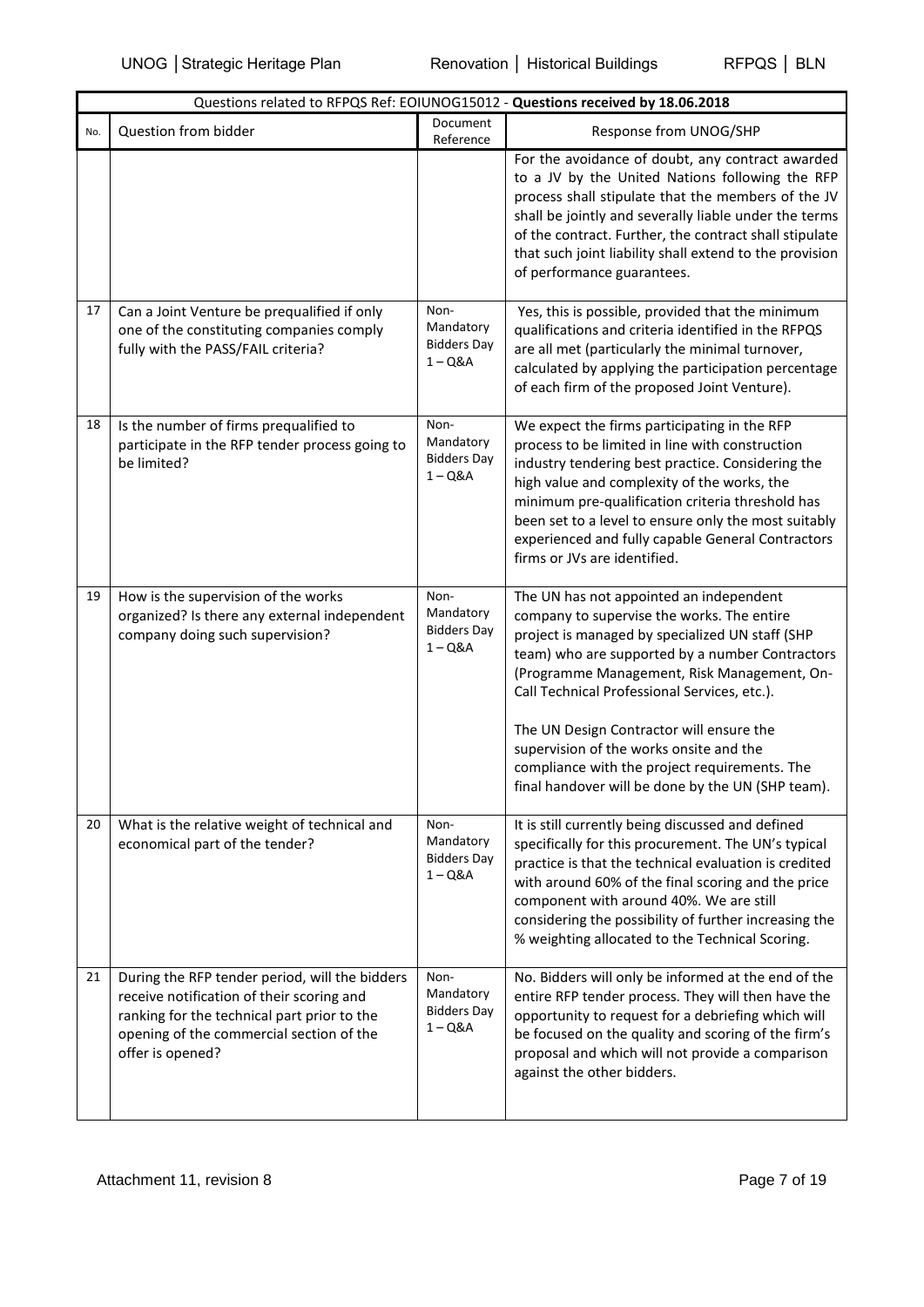|     |                                                                                                                                                                                                                                                                                                                                                                                                                                                                                                                                                                                                                                      | Questions related to RFPQS Ref: EOIUNOG15012 - Questions received by 18.06.2018 |                                                                                                                                                                                                                                                                                                                                                                                                                                                                                                                                                                       |
|-----|--------------------------------------------------------------------------------------------------------------------------------------------------------------------------------------------------------------------------------------------------------------------------------------------------------------------------------------------------------------------------------------------------------------------------------------------------------------------------------------------------------------------------------------------------------------------------------------------------------------------------------------|---------------------------------------------------------------------------------|-----------------------------------------------------------------------------------------------------------------------------------------------------------------------------------------------------------------------------------------------------------------------------------------------------------------------------------------------------------------------------------------------------------------------------------------------------------------------------------------------------------------------------------------------------------------------|
| No. | Question from bidder                                                                                                                                                                                                                                                                                                                                                                                                                                                                                                                                                                                                                 | Document<br>Reference                                                           | Response from UNOG/SHP                                                                                                                                                                                                                                                                                                                                                                                                                                                                                                                                                |
| 22  | Do subcontractors need to be named at this<br>stage?                                                                                                                                                                                                                                                                                                                                                                                                                                                                                                                                                                                 | Non-<br>Mandatory<br><b>Bidders Day</b><br>$1 -$ Site Visit                     | No, this is not a requirement at this stage and can<br>be decided at the RFP stage.<br>However, a Firm or JV may name a supply chain<br>partner(s) at this stage to demonstrate the<br>required level of experience within their overall<br>team. In this case, should they choose to utilize<br>another firm than the one they relied upon at the<br>RFPQS stage, then they must demonstrate that the<br>alternative firm(s) is $/$ are of at least the equivalent<br>standing / level and shall seek the UN's approval to<br>such a change in their subcontractors. |
| 23  | How are the different trades and suppliers to<br>be appointed when the project progress? Will<br>there be further procurement processes such<br>as this one organized for each of the different<br>trades and suppliers?                                                                                                                                                                                                                                                                                                                                                                                                             | Non-<br>Mandatory<br><b>Bidders Day</b><br>$1 -$ Site Visit                     | No. The intention of the UN is to appoint a General<br>Contractor for this entire contract.<br>The selection and appointment of trades and<br>suppliers will be the responsibility of the General<br>Contractor to include the selection and<br>administration of such subcontractors.                                                                                                                                                                                                                                                                                |
| 24  | We kindly would like to ask you a clarification<br>related to Section III, Part A, chapter 9, point<br>i, regarding the prequalification criteria on<br>major renovation projects. Could you please<br>confirm that a total sum of maximum 8<br>projects should cover a total floor area of<br>150.000 sqm?                                                                                                                                                                                                                                                                                                                          | Clarification<br>16                                                             | Yes, this is correct.<br>General Contractor firms or JVs need to<br>demonstrate a maximum of eight reference<br>projects that the firm or JV has carried out a total<br>of at least 150,000m2 of renovation works within<br>the last 10 years.                                                                                                                                                                                                                                                                                                                        |
| 25  | 1. Bank Guarantee for Performance<br>Section III.A.4 of the RFPQS requires the<br>provision of the evidence of participants'<br>ability to provide a Bank Guarantee for<br>Performance amounting up to CHF 25 Million.<br>We hereby ask you to clarify that, in case the<br>participant in the PQ Phase is a Consortium,<br>the ability to provide the foregoing Bank<br>Guarantee can be demonstrated by one<br>member of the Consortium or more (i.e. more<br>than one bank guarantee) provided that the<br>accumulated amount of applicable bank<br>guarantees shall be CHF 25 Million.<br>2. Relevant Experience - Renovation or | Clarification<br>17                                                             | 1. We confirm that as long as the JV as a whole can<br>prove its ability to provide on demand bank<br>guarantee(s) for performance in the total amount<br>of CHF 25m, this would be considered acceptable.<br>2. See response to Question 22 above.                                                                                                                                                                                                                                                                                                                   |
|     | <b>Construction of Conference Centers</b><br>Section III.A.9.iv of the RFPQS requires<br>demonstration of relevant experience with<br>respect to the renovation or construction of<br>conference centers with high end audio visual<br>systems and simultaneous interpretation<br>system. Experience in such area, especially<br>with respect to conference centers with                                                                                                                                                                                                                                                             |                                                                                 | When presenting the reference projects it should<br>be clearly stated which of the firm(s) in the Joint<br>Venture / Consortium or Supply Chain Member the<br>reference project belongs to.                                                                                                                                                                                                                                                                                                                                                                           |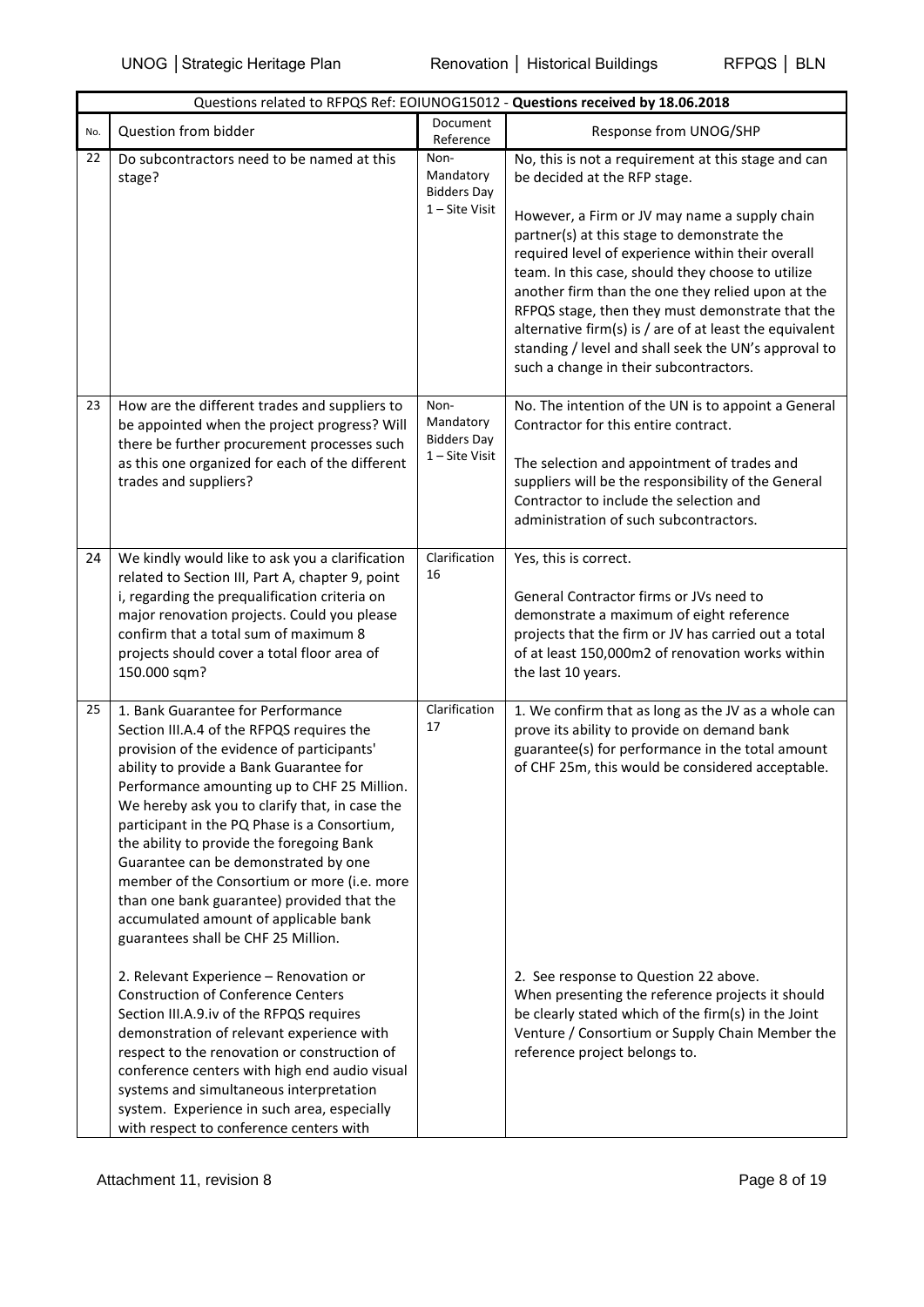|     | Questions related to RFPQS Ref: EOIUNOG15012 - Questions received by 18.06.2018           |                       |                                                   |  |
|-----|-------------------------------------------------------------------------------------------|-----------------------|---------------------------------------------------|--|
| No. | Question from bidder                                                                      | Document<br>Reference | Response from UNOG/SHP                            |  |
|     | simultaneous interpretation systems, is very                                              |                       |                                                   |  |
|     | specific and very few places in the world are                                             |                       |                                                   |  |
|     | equipped with such systems. Furthermore,                                                  |                       |                                                   |  |
|     | entities specialized in renovation or                                                     |                       |                                                   |  |
|     | construction of conference centers with high                                              |                       |                                                   |  |
|     | end audio visual systems and simultaneous                                                 |                       |                                                   |  |
|     | interpretation systems may not have the                                                   |                       |                                                   |  |
|     | financial capacity nor the willingness to take                                            |                       |                                                   |  |
|     | part, as a participant, in the project. We                                                |                       |                                                   |  |
|     | understand the importance of high end audio                                               |                       |                                                   |  |
|     | visual systems and simultaneous                                                           |                       |                                                   |  |
|     | interpretation systems of conference centers                                              |                       |                                                   |  |
|     | for an organization such as the United                                                    |                       |                                                   |  |
|     | Nations and we are willing to bring in an                                                 |                       |                                                   |  |
|     | experienced entity as an experienced                                                      |                       |                                                   |  |
|     | provider in order to take part in the Tender.                                             |                       |                                                   |  |
|     | Therefore we hereby ask that you amend the                                                |                       |                                                   |  |
|     | Section III.A.9.iv of the RFPQS, in order to give                                         |                       |                                                   |  |
|     | the participant to the Tender the option                                                  |                       |                                                   |  |
|     | either to demonstrate compliance with the<br>threshold requirements stipulated in Section |                       |                                                   |  |
|     | III.A.9.iv of the RFPQS by reference projects it                                          |                       |                                                   |  |
|     | performed, or to allow the participant to                                                 |                       |                                                   |  |
|     | demonstrate compliance with those                                                         |                       |                                                   |  |
|     | threshold requirements by presenting an                                                   |                       |                                                   |  |
|     | experience provider which performed the                                                   |                       |                                                   |  |
|     | required projects. Such experience provider                                               |                       |                                                   |  |
|     | shall not be a member of the Consortium, but                                              |                       |                                                   |  |
|     | shall be required to perform the applicable                                               |                       |                                                   |  |
|     | scope of work (high end audio visual systems                                              |                       |                                                   |  |
|     | and simultaneous interpretation system), if                                               |                       |                                                   |  |
|     | Tender shall be awarded to the participant.                                               |                       |                                                   |  |
|     | Similarly, kindly amend the requirement set                                               |                       |                                                   |  |
|     | forth in Section III.B.3, third paragraph, of the                                         |                       |                                                   |  |
|     | RFPQS in order to give the participant the                                                |                       |                                                   |  |
|     | option to demonstrate completion of                                                       |                       |                                                   |  |
|     | reference projects where a multiple language                                              |                       |                                                   |  |
|     | interpretation system or a broadcasting                                                   |                       |                                                   |  |
|     | system was implemented, either by the                                                     |                       |                                                   |  |
|     | participant itself, or by the above mentioned                                             |                       |                                                   |  |
|     | experience provider.                                                                      |                       |                                                   |  |
| 26  | We are an AV/IT/Lighting Integration firm, we                                             | Clarification         | The planned renovation works is likely to include |  |
|     | seek to enter the bidding for this project in                                             | 18                    | some of these requirements. At present the exact  |  |
|     | Switzerland and would like to know if this                                                |                       | requirements are still being finalized. This      |  |
|     | tender covers those areas or is all inclusive?                                            |                       | information will form part of the RFP Tender      |  |
|     |                                                                                           |                       | Documentation to be issued at the RFP stage to    |  |
|     | Please explain how we can tender for just our                                             |                       | the prequalified General Contractors.             |  |
|     | speciality?                                                                               |                       |                                                   |  |
|     |                                                                                           |                       | Please see responses to Question 10 and 23 above. |  |
|     |                                                                                           |                       |                                                   |  |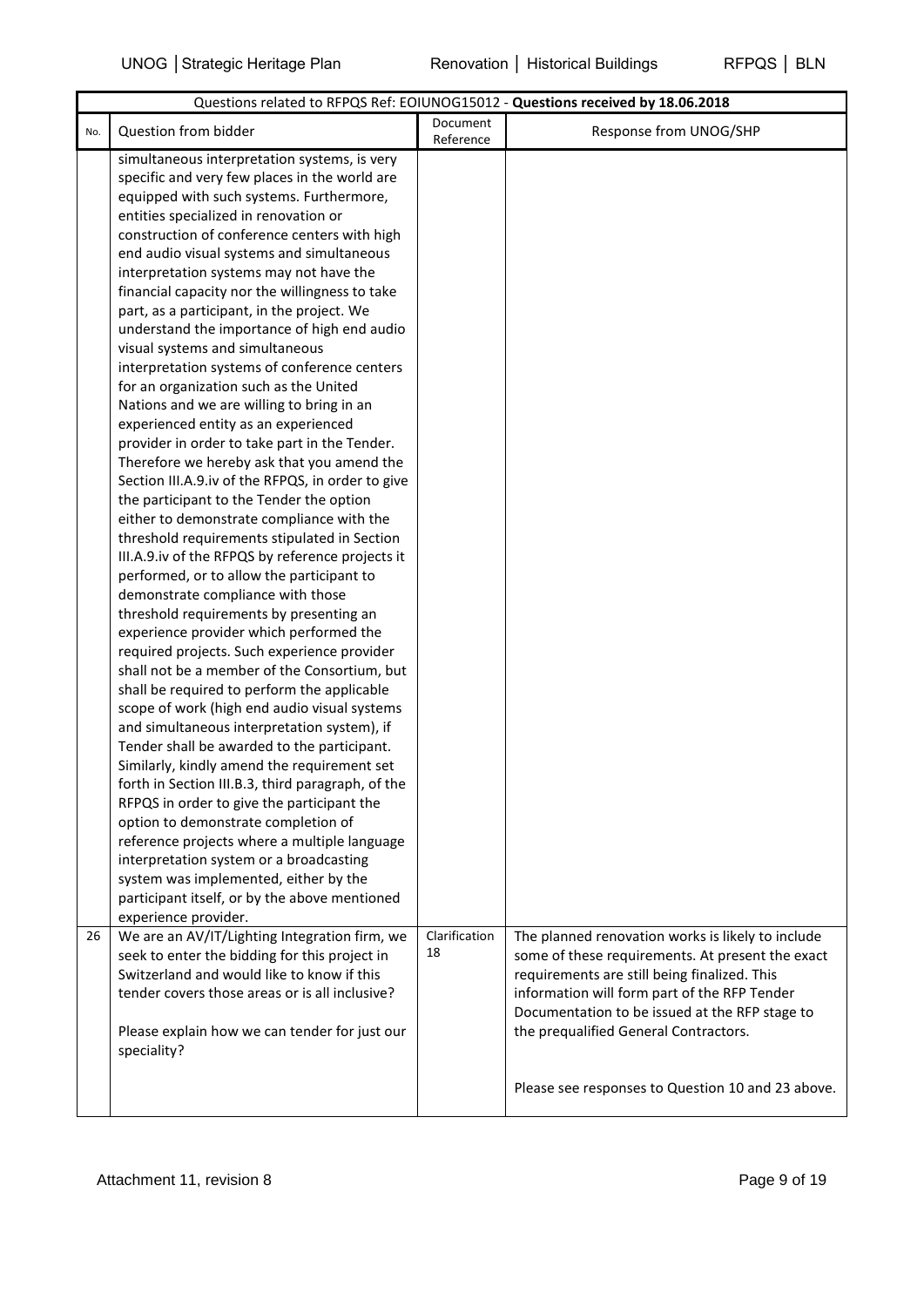|     |                                                                                                                                                                                                                                                                                                                                                                                                                                      | Questions related to RFPQS Ref: EOIUNOG15012 - Questions received by 18.06.2018 |                                                                                                                                                                                                                                                                                                                                                                                                                                                                                                                                                                                                                                                                |
|-----|--------------------------------------------------------------------------------------------------------------------------------------------------------------------------------------------------------------------------------------------------------------------------------------------------------------------------------------------------------------------------------------------------------------------------------------|---------------------------------------------------------------------------------|----------------------------------------------------------------------------------------------------------------------------------------------------------------------------------------------------------------------------------------------------------------------------------------------------------------------------------------------------------------------------------------------------------------------------------------------------------------------------------------------------------------------------------------------------------------------------------------------------------------------------------------------------------------|
| No. | Question from bidder                                                                                                                                                                                                                                                                                                                                                                                                                 | Document<br>Reference                                                           | Response from UNOG/SHP                                                                                                                                                                                                                                                                                                                                                                                                                                                                                                                                                                                                                                         |
| 27  | Can the UNOG provide a letter of Assistance<br>to obtain an Entry visa to Switzerland to<br>participate in the Non-Mandatory<br>Information Session and/or the Optional Site<br>Visit to the premises?                                                                                                                                                                                                                               | Clarification<br>19                                                             | Yes, a letter of Assistance can be provided.<br>Firms should provide the names and titles of the<br>persons as well as a copy of the national passport.                                                                                                                                                                                                                                                                                                                                                                                                                                                                                                        |
| 28  | Can you let us know when the RFP project<br>documentation may be expected to be<br>released?                                                                                                                                                                                                                                                                                                                                         | Clarification<br>20                                                             | It is anticipated that the RFP Tender<br>Documentation will be issued sometime in Autumn<br>(September/October/November) of 2018.                                                                                                                                                                                                                                                                                                                                                                                                                                                                                                                              |
| 29  | How does the UN compare Swiss currency<br>(CHF) to the American Dollar (USD)?                                                                                                                                                                                                                                                                                                                                                        | Clarification<br>21                                                             | The United Nations (UN) Treasury publishes<br>Operational Rates of Exchange that are updated on<br>a bi-monthly basis.<br>The UN rates are published at the following<br>address.<br>https://treasury.un.org/operationalrates/Operatio<br>nalRates.php                                                                                                                                                                                                                                                                                                                                                                                                         |
| 30  | Can we submit our financial proposal in USD?                                                                                                                                                                                                                                                                                                                                                                                         | Clarification<br>21                                                             | No. The SHP project budget is predominantly in<br>CHF, therefore price submissions for the larger<br>construction contracts will be required in CHF.                                                                                                                                                                                                                                                                                                                                                                                                                                                                                                           |
| 31  | Bank Guarantee Attachment 7: we do not<br>understand why you want 25 million CHF<br>from guarantor banks.<br>Are you going to release 25 million CHF for<br>the contract?                                                                                                                                                                                                                                                            | Clarification<br>21                                                             | The United Nations Secretariat may require a<br>successful contractor to furnish performance<br>bonds in the UN standard format or similar forms<br>of financial guarantee. The amount of performance<br>bonds / guarantees will vary depending on the<br>nature of the requirements. Due to the overall<br>value of the project, and the significant risks<br>involved if a Contractor fails to perform, the UN<br>will require the General Construction firm or joint<br>venture that is awarded the contract to provide a<br>bank guarantee of up to CHF 25 million due to the<br>contract value which is estimated to be between<br>CHF 240 to 260 million |
| 32  | How many firms will be considered to do<br>Contract 2?                                                                                                                                                                                                                                                                                                                                                                               | Clarification<br>21                                                             | General Contractors may submit a proposal as<br>either an individual firm or as a Joint Venture. Joint<br>Ventures shall be limited to a maximum five firms.                                                                                                                                                                                                                                                                                                                                                                                                                                                                                                   |
| 33  | If younger firms demonstrate that they<br>possess the technical ability and management<br>resources to do the job, but have no previous<br>work experience to show, how will you<br>evaluate such younger firms?<br>We know that technology is dynamic and<br>younger firms can assemble wonderful<br>talents and innovative technology to deliver<br>new products that may exceed what older<br>firms must have done and presented. | Clarification<br>21                                                             | The selection of suitably experienced prequalified<br>General Contractor firms or JV's will be made on<br>the basis of the criteria stipulated in the Request<br>for Prequalification Submission documentation.<br>The criteria require that the General Contractor<br>firms or JV's demonstrate suitable previous<br>experience in renovation contracts due to the key<br>challenges that they will face during the works in<br>the historical buildings of a fully operational Palais<br>des Nations campus.                                                                                                                                                 |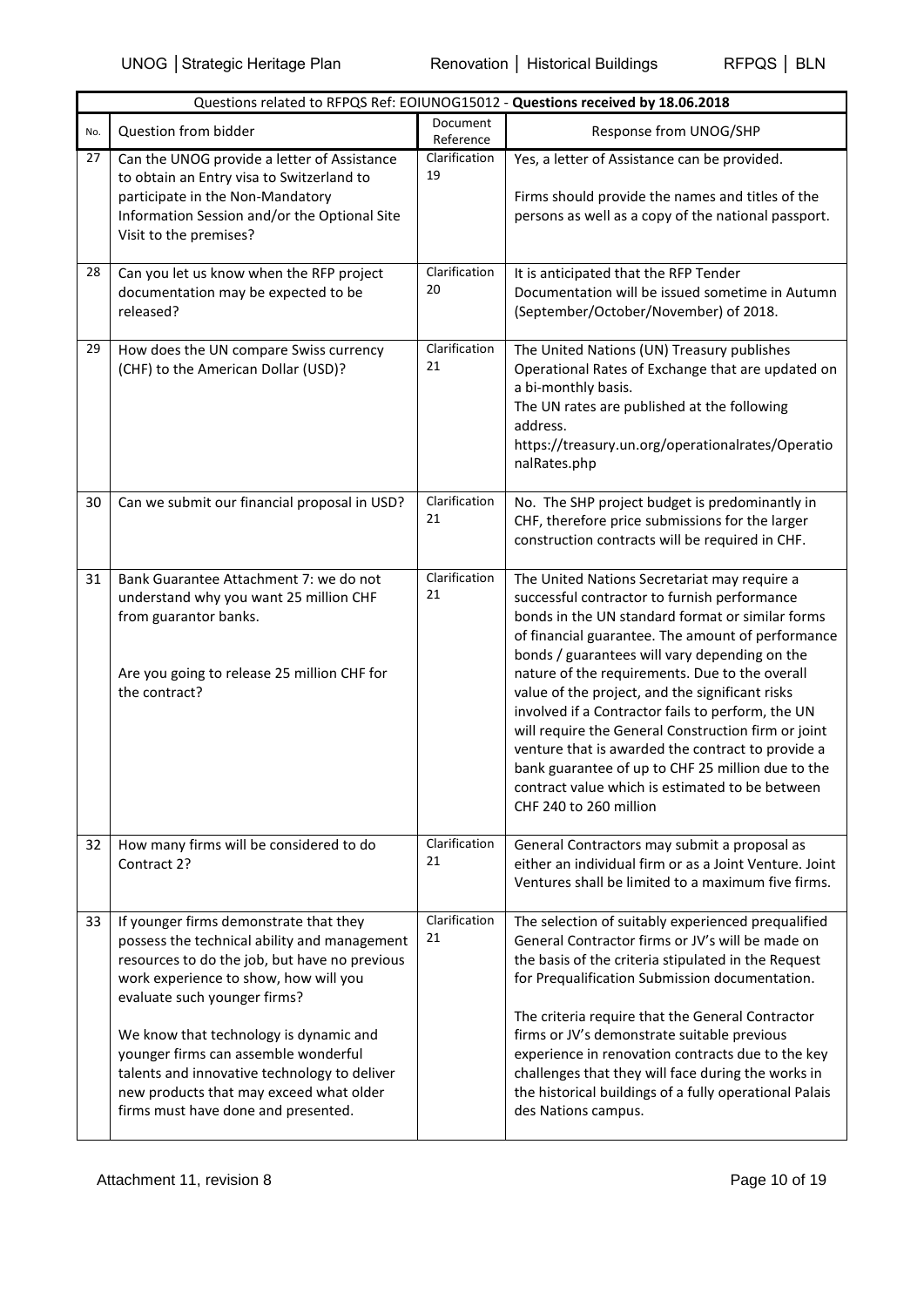|     |                                                                                                                                                                                                                                                                                                                                                                                                                                                                                                                                                      |                       | Questions related to RFPQS Ref: EOIUNOG15012 - Questions received by 18.06.2018                                                                                                                                                                                                                                                                                                                                |
|-----|------------------------------------------------------------------------------------------------------------------------------------------------------------------------------------------------------------------------------------------------------------------------------------------------------------------------------------------------------------------------------------------------------------------------------------------------------------------------------------------------------------------------------------------------------|-----------------------|----------------------------------------------------------------------------------------------------------------------------------------------------------------------------------------------------------------------------------------------------------------------------------------------------------------------------------------------------------------------------------------------------------------|
| No. | Question from bidder                                                                                                                                                                                                                                                                                                                                                                                                                                                                                                                                 | Document<br>Reference | Response from UNOG/SHP                                                                                                                                                                                                                                                                                                                                                                                         |
|     |                                                                                                                                                                                                                                                                                                                                                                                                                                                                                                                                                      |                       | The General Contractor will be responsible for the<br>selection, appointment and administration of<br>trades and suppliers and other subcontractors.                                                                                                                                                                                                                                                           |
| 34  | How did the general assembly arrive at<br>budget limit of 240-260 million CHF? We<br>expect the renovation of the Historical<br>building to procure the best components in<br>the world market and install /assemble them<br>in such a manner that will produce a<br>sustainable edifice for 5-8 generations.                                                                                                                                                                                                                                        | Clarification<br>21   | The SHP budget has been constructed on the basis<br>of technical analysis and allocated toward the<br>objectives of the project in accordance with the<br>approval of the General Assembly.                                                                                                                                                                                                                    |
| 35  | Your PQC is silent on a very important social<br>character of the firm that will do the work:<br>multiracial personnel cutting across all<br>continents. Should that not be an important<br>factor to be consider?                                                                                                                                                                                                                                                                                                                                   | Clarification<br>21   | Suppliers to the UN must conform to the UN<br>Supplier Code of Conduct which include a number<br>of 'Environmental, Social and Governance (ESG)<br>criteria.'                                                                                                                                                                                                                                                  |
| 36  | With reference to Section III, Part A,<br>Mandatory Criteria, no. 4 "Bank guarantee for<br>performance" and with reference to the<br>Attachment 7, please clarify if, in case of a<br>consortium, the Leader shall provide the<br>Attachment 7, duly filled, or if it's possible<br>that each member of the Consortium<br>provides the relevant attachment 7 for an<br>amount corresponding to the percentage of<br>participation into the Consortium, so that the<br>total amount of the Guarantee provided by<br>the Consortium is CHF 25 million. | Clarification<br>22   | Yes, see response to Question 25 above.                                                                                                                                                                                                                                                                                                                                                                        |
| 37  | With reference to Section III, Part A,<br>Mandatory Criteria, no. 4 "Bank guarantee for<br>performance" we kindly ask you to confirm<br>that in order to provide evidence that the<br>firm or any of the members of the<br>Consortium is able to provide a Bank<br>guarantee of performance amounting up to<br>CHF 25 million and with the wording of the<br>attachment 7 it's sufficient to confirm this<br>issue flagging YES in the point 2.4 of the<br><b>Statement of Qualification Questionnaire</b><br>(Attachment 4).                        | Clarification<br>23   | Yes, this is correct. At this stage we simply require<br>your confirmation.                                                                                                                                                                                                                                                                                                                                    |
| 38  | In order for our firm to make a determination<br>as to whether we would like to prequalify and<br>bid for this project, we have read the United<br>Nations General Conditions of Contract, and<br>have the following questions upon them:<br>Waiver of Immunities.                                                                                                                                                                                                                                                                                   | Clarification<br>24   | As provided in the UN General Conditions of<br>Contract, any arbitration award rendered by an<br>arbitral panel shall be the final adjudication of the<br>dispute at issue. If an arbitral panel determines<br>that the UN is to pay a monetary sum to the<br>Contractor in connection with an arbitration<br>between the UN and the Contractor, then the UN<br>is bound by international law to abide by that |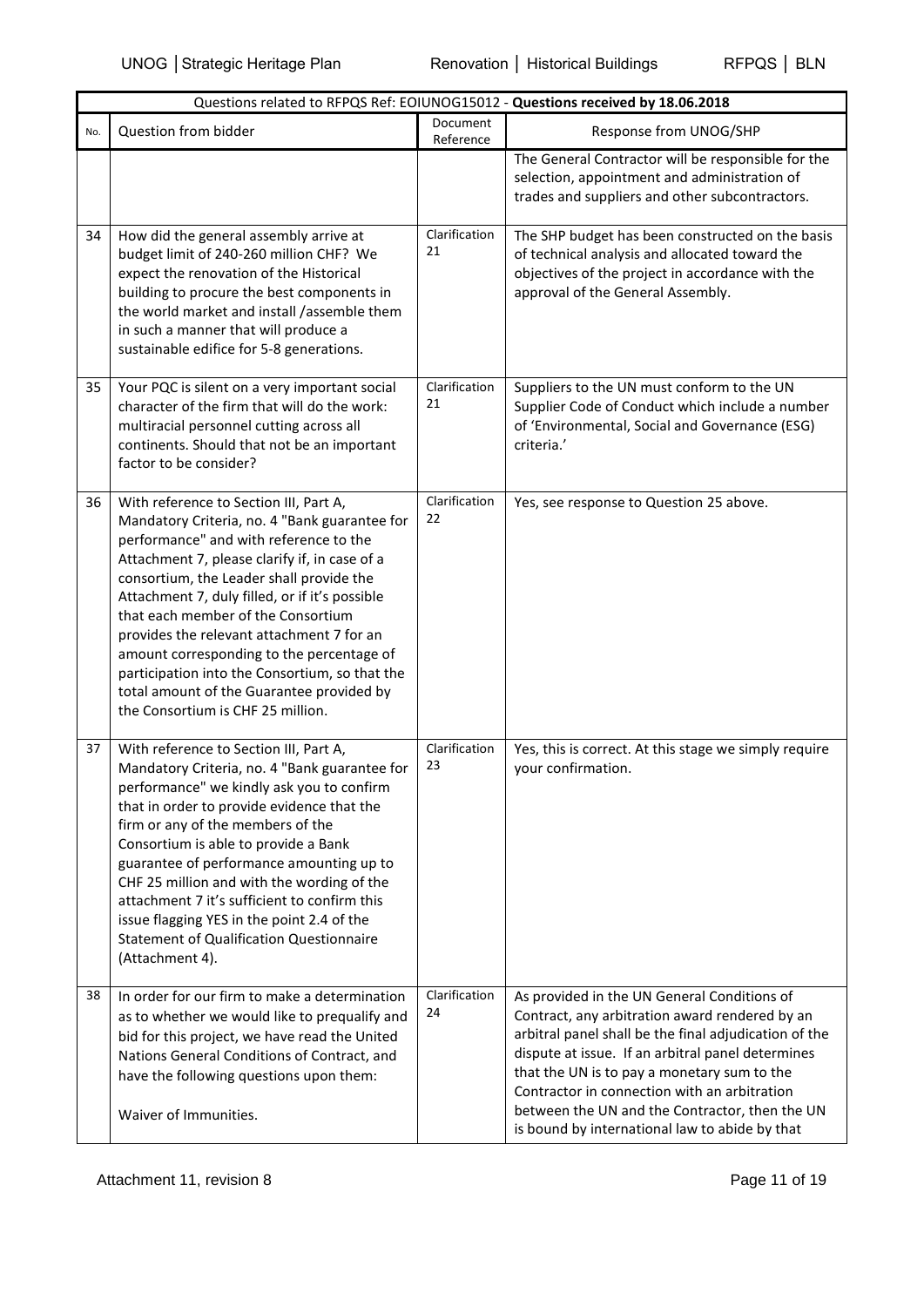|     | Questions related to RFPQS Ref: EOIUNOG15012 - Questions received by 18.06.2018                                                          |                       |                                                                                                                                                                                                                                                                                                                                                                                                                                                                                                                                                                                                                                                                                                                                                                                                                                                                                                                                                                                                                                                                              |  |  |
|-----|------------------------------------------------------------------------------------------------------------------------------------------|-----------------------|------------------------------------------------------------------------------------------------------------------------------------------------------------------------------------------------------------------------------------------------------------------------------------------------------------------------------------------------------------------------------------------------------------------------------------------------------------------------------------------------------------------------------------------------------------------------------------------------------------------------------------------------------------------------------------------------------------------------------------------------------------------------------------------------------------------------------------------------------------------------------------------------------------------------------------------------------------------------------------------------------------------------------------------------------------------------------|--|--|
| No. | Question from bidder                                                                                                                     | Document<br>Reference | Response from UNOG/SHP                                                                                                                                                                                                                                                                                                                                                                                                                                                                                                                                                                                                                                                                                                                                                                                                                                                                                                                                                                                                                                                       |  |  |
|     | What are the remedies of a Contractor<br>against the United Nations (UN) if there is an<br>Arbitration, and the Arbitration ruling finds |                       | determination for the reasons described below.<br>This is standard in UN contracting, including with<br>respect to all UN construction contracts.                                                                                                                                                                                                                                                                                                                                                                                                                                                                                                                                                                                                                                                                                                                                                                                                                                                                                                                            |  |  |
|     | that the UN must pay? Will the UN pay? If<br>not, is there any authority that can make the<br>UN pay?                                    |                       | The United Nations has been accorded certain<br>privileges and immunities which are necessary for<br>the fulfilment of the purposes of the Organization.<br>Pursuant to Article 105, paragraph 1, of the<br>Charter of the United Nations ("the UN Charter"),<br>"the Organization shall enjoy in the territory of<br>each of its Members such privileges and<br>immunities as are necessary for the fulfilment of its<br>purposes." Article 105, paragraph 3, of the UN<br>Charter stipulates that "[t]he General Assembly<br>may make recommendations with a view to<br>determining the details of the application of<br>paragraph [] 1  of this Article or may propose<br>conventions to the Members of the United Nations<br>for this purpose." In order to give effect to Article<br>105 of the UN Charter, the General Assembly of<br>the United Nations adopted the Convention on the<br>Privileges and Immunities of the United Nations<br>("the General Convention") on 13 February 1946.<br>Switzerland acceded to the General Convention on<br>22 September 2012. |  |  |
|     |                                                                                                                                          |                       | Article VIII, Section 29 of the General Convention<br>requires the United Nations to make provision for<br>"appropriate modes of settlement of disputes<br>arising out of contracts or other disputes of a<br>private law character to which the United Nations<br>is a party." As reflected in the long-standing<br>practice confirmed by the Secretary-General, the<br>General Assembly has determined that arbitration<br>under the Rules of the United Nations Commission<br>on International Trade Law ("UNICTRAL") is the<br>preferred mode of settlement for disputes arising<br>out of contracts to which the United Nations is a<br>party.                                                                                                                                                                                                                                                                                                                                                                                                                          |  |  |
|     |                                                                                                                                          |                       | The UN is bound by the General Convention to<br>abide by the determinations of an arbitral panel.<br>In this regard, Article VIII, Section 30 of the General<br>Convention provides that any Member State that is<br>a party to the General Convention is authorized to<br>bring a case before the International Court of<br>Justice to enforce obligations arising out of the<br>application of the General Convention. In the 73-<br>year history of the UN, however, there has been no<br>instance of any Member State bringing a case<br>regarding a failure by the UN to abide by the terms<br>of an arbitral award.                                                                                                                                                                                                                                                                                                                                                                                                                                                    |  |  |
| 39  | Limitations of Liabilities                                                                                                               | Clarification<br>24   | No, the UN does not envisage capping the liabilities<br>of the Contractor under the contract. Given that                                                                                                                                                                                                                                                                                                                                                                                                                                                                                                                                                                                                                                                                                                                                                                                                                                                                                                                                                                     |  |  |

Attachment 11, revision 8 Page 12 of 19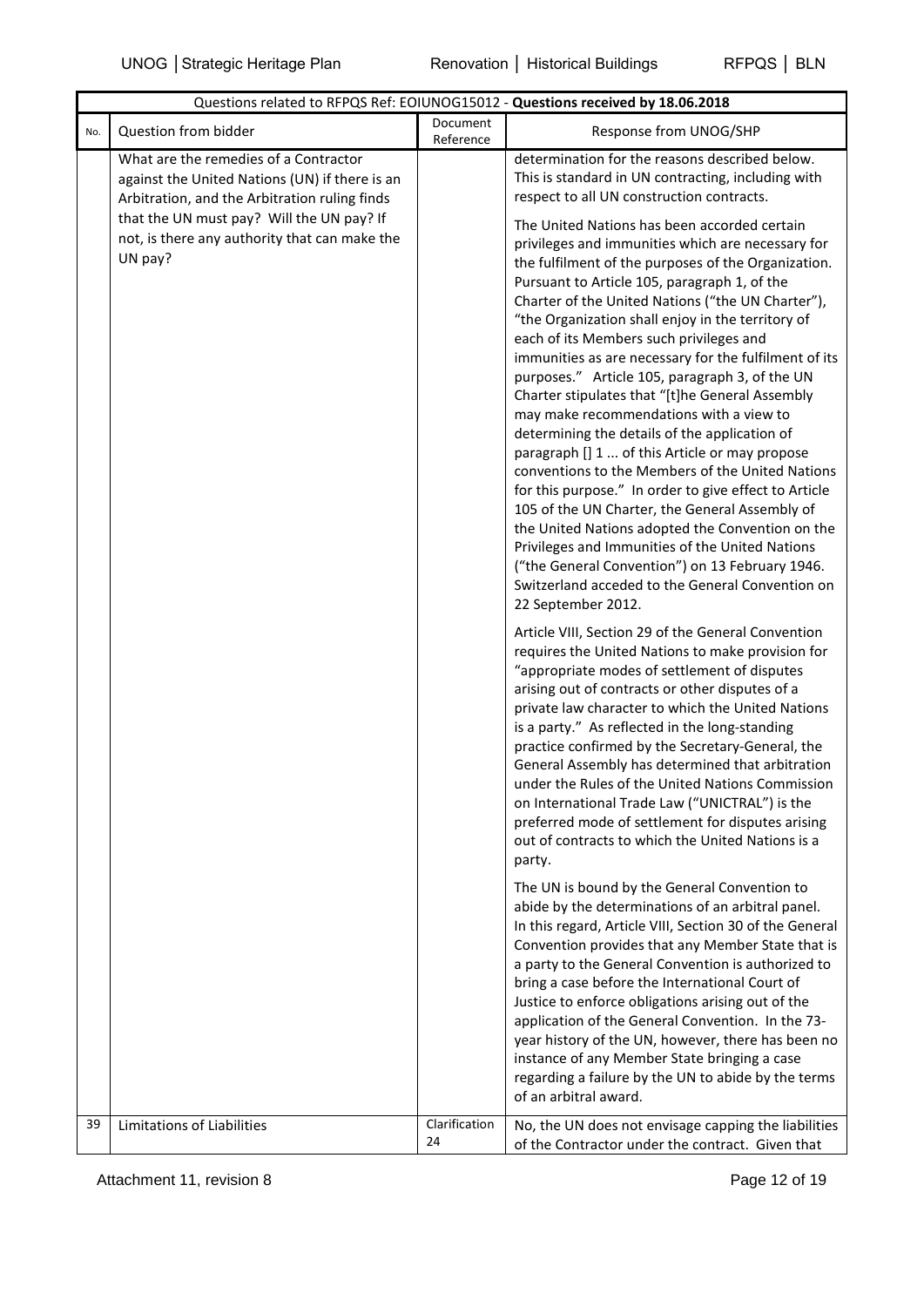|     | Questions related to RFPQS Ref: EOIUNOG15012 - Questions received by 18.06.2018                                                                                                                                                                                                                                                                               |                       |                                                                                                                                                                                                                                                                                                                                                                                                                                                                                                                                                                                                                                                                                                                                                                                                                                                                                                                                                                                                                                                                            |  |
|-----|---------------------------------------------------------------------------------------------------------------------------------------------------------------------------------------------------------------------------------------------------------------------------------------------------------------------------------------------------------------|-----------------------|----------------------------------------------------------------------------------------------------------------------------------------------------------------------------------------------------------------------------------------------------------------------------------------------------------------------------------------------------------------------------------------------------------------------------------------------------------------------------------------------------------------------------------------------------------------------------------------------------------------------------------------------------------------------------------------------------------------------------------------------------------------------------------------------------------------------------------------------------------------------------------------------------------------------------------------------------------------------------------------------------------------------------------------------------------------------------|--|
| No. | Question from bidder                                                                                                                                                                                                                                                                                                                                          | Document<br>Reference | Response from UNOG/SHP                                                                                                                                                                                                                                                                                                                                                                                                                                                                                                                                                                                                                                                                                                                                                                                                                                                                                                                                                                                                                                                     |  |
|     | The UN do not cap the liabilities of the<br>Contractor. Does the UN envisage capping<br>the liabilities for the renovation construction<br>contract?                                                                                                                                                                                                          |                       | the funding for the construction project is largely<br>from taxpayer monies contributed by UN Member<br>States, it is important that the UN makes strong<br>efforts to be made whole for damages that are<br>caused by the acts or omissions of the Contractor.<br>However, given that Swiss substantive law will<br>apply to the contract and given that such law<br>generally provides conventional standards and<br>limitations regarding the amount that a party may<br>recover for breach of contract claims (i.e.,<br>regardless of there being no cap expressly<br>provided in the written contract), the Contractor<br>should be able to establish for itself some<br>assurance that its potential liability under the<br>contract would not be unlimited. Nevertheless,<br>please see the response to Question 43 below.                                                                                                                                                                                                                                          |  |
| 40  | <b>Contract Termination</b><br>It is stated that the UN may terminate the<br>contract for cause, does this mean that any<br>breach of contract no matter how small<br>would allow termination of the contract by<br>the UN?<br>Can the Contractor terminate or suspend the<br>Contract should the UN be in breach of their<br>obligations under the Contract? | Clarification<br>24   | The contract will provide the UN with the right to<br>terminate the contract for any breach of contract<br>by the Contractor, whether major or minor.<br>Furthermore, the contract will provide the UN with<br>the right to terminate the contract for<br>convenience. Notwithstanding the breadth of<br>these termination rights, any termination of the<br>contract would be done with considerable<br>contemplation by the UN given the extreme<br>complexities that would be involved in hiring a<br>replacement contractor for this major,<br>multifaceted construction project.<br>The Contractor will not have the right to suspend<br>work or terminate the contract in the event it<br>believes that there is breach of contract by the UN.<br>However, the Contractor shall have the ability to<br>submit claims for time and monetary<br>compensation, as appropriate. In addition, the<br>Contractor will have the rights to terminate the<br>contract in certain circumstances in which there<br>has been a prolonged suspension of the<br>construction work. |  |
| 41  | Force Majeure / Changes in Conditions or<br>Legislation.<br>Should there be any changes in legislation<br>applicable to the contractor under the<br>Contract, would the UN pay any additional<br>monies should such changes cause an<br>increase to the costs to the Contractor? Or<br>should this be considered in the commercial<br>risks?                  | Clarification<br>24   | Should there be changes in legislation applicable to<br>the Contractor under the contract, any such<br>potential additional costs should be considered in<br>the commercial risk and included in the pricing of<br>the commercial proposal.                                                                                                                                                                                                                                                                                                                                                                                                                                                                                                                                                                                                                                                                                                                                                                                                                                |  |
| 42  | Indemnification                                                                                                                                                                                                                                                                                                                                               | Clarification<br>24   | If there are third party claims against the UN that<br>the Contractor has been asked by the UN to                                                                                                                                                                                                                                                                                                                                                                                                                                                                                                                                                                                                                                                                                                                                                                                                                                                                                                                                                                          |  |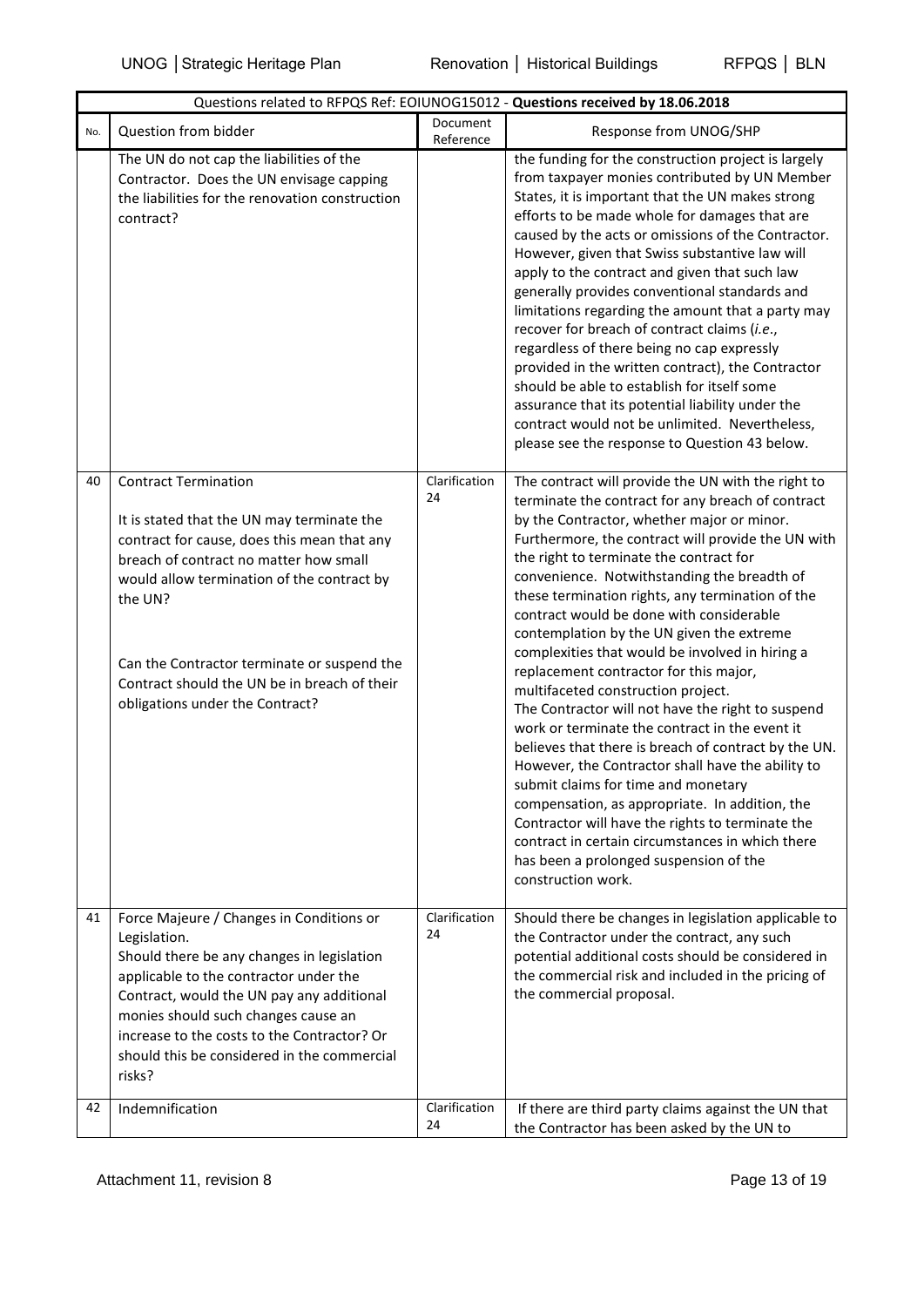|     | Questions related to RFPQS Ref: EOIUNOG15012 - Questions received by 18.06.2018                                                                                                                                                                                                                                            |                       |                                                                                                                                                                                                                                                                                                                                                                                                                                                                                                                                                                                                                                                                                                                                                                                                                                                                 |  |
|-----|----------------------------------------------------------------------------------------------------------------------------------------------------------------------------------------------------------------------------------------------------------------------------------------------------------------------------|-----------------------|-----------------------------------------------------------------------------------------------------------------------------------------------------------------------------------------------------------------------------------------------------------------------------------------------------------------------------------------------------------------------------------------------------------------------------------------------------------------------------------------------------------------------------------------------------------------------------------------------------------------------------------------------------------------------------------------------------------------------------------------------------------------------------------------------------------------------------------------------------------------|--|
| No. | Question from bidder                                                                                                                                                                                                                                                                                                       | Document<br>Reference | Response from UNOG/SHP                                                                                                                                                                                                                                                                                                                                                                                                                                                                                                                                                                                                                                                                                                                                                                                                                                          |  |
|     | Is the Contractor liable to pay for expenses to<br>defend the UN and its officials, agents and<br>employees even if it is an act or omission of<br>the UN which has caused the damages or<br>injuries to third parties?                                                                                                    |                       | defend on the UN's behalf and for which the<br>Contractor is not otherwise required to indemnify<br>the UN, then the Contractor shall be entitled to<br>reasonable compensation for its work.                                                                                                                                                                                                                                                                                                                                                                                                                                                                                                                                                                                                                                                                   |  |
| 43  | Could you indicate how the UN foresees to<br>complete the evaluation of legal and<br>contractual aspects at RFP stage? Will the UN<br>include a form of Contract in the RFP<br>solicitation documents for the firms to<br>review? Can the firms submit a mark-up of<br>the contract or would it be mandatory to<br>accept? | Clarification<br>24   | A form of contract will be included as part of the<br>RFP solicitation documents. It is currently foreseen<br>that Bidders can submit comments with respect to<br>the draft contract. Certain provisions of the<br>contract, however, will not be subject to change<br>(e.g., the provisions that indicate that the UN's<br>privileges and immunities cannot be waived). As<br>part of the evaluation process, bidder comments<br>will be scored on whether they, among other<br>things, increase the risk profile of the UN, the<br>difficulty in contract administration, and the<br>difficulty in timely completing contract execution<br>without protracted negotiations. As such, it is<br>recommended that bidders be highly judicious<br>with respect to their commenting on the form of<br>contract. The exact process will be confirmed in<br>the RFP. |  |
| 44  | Payments by the UN.<br>Is there a mechanism for the Contractor to<br>suspend their provision of services in the case<br>that the UN does not pay their invoices?                                                                                                                                                           | Clarification<br>24   | Given the overarching need to keep the project on<br>schedule, the Contractor will not have the right to<br>suspend work if the UN does not timely pay its<br>invoices. However, in the event that the UN does<br>not pay invoices, the Contractor will have certain<br>rights under the contract to make claims for<br>additional compensation, as appropriate.                                                                                                                                                                                                                                                                                                                                                                                                                                                                                                |  |
| 45  | For the reference projects requested, would<br>the UN consider a metro station to be a<br>public building?                                                                                                                                                                                                                 | Clarification<br>24   | Yes, for the purpose of the prequalification, the UN<br>considers that a metro station is a public building.                                                                                                                                                                                                                                                                                                                                                                                                                                                                                                                                                                                                                                                                                                                                                    |  |
| 46  | Can a reference project be ongoing or does it<br>need to have been completed?                                                                                                                                                                                                                                              | Clarification<br>24   | Yes, reference projects can be either ongoing or<br>completed and in line with the timescales<br>stipulated in the criteria.                                                                                                                                                                                                                                                                                                                                                                                                                                                                                                                                                                                                                                                                                                                                    |  |
| 47  | Can the reference project of the Parent<br>Company or their turnover be used for a<br>wholly owned subsidiary, or does the Parent<br>company need to be incorporated into the<br>proposed Joint Venture?                                                                                                                   | Clarification<br>24   | In the case that it is necessary to use the reference<br>projects or turnover of the Parent Company to<br>comply with the prequalification criteria, then the<br>Parent Company should be part of the General<br>Contractor Joint Venture entity.                                                                                                                                                                                                                                                                                                                                                                                                                                                                                                                                                                                                               |  |
| 48  | Does the United Nations have a black list,<br>comparable to the one published by the<br>World Bank for construction and related<br>firms?                                                                                                                                                                                  | Clarification<br>24   | The UN considers individuals, groups, undertakings<br>and entities designated on Sanctions List under<br>respective Security Council resolutions to be<br>ineligible to receive a UN contract award.                                                                                                                                                                                                                                                                                                                                                                                                                                                                                                                                                                                                                                                            |  |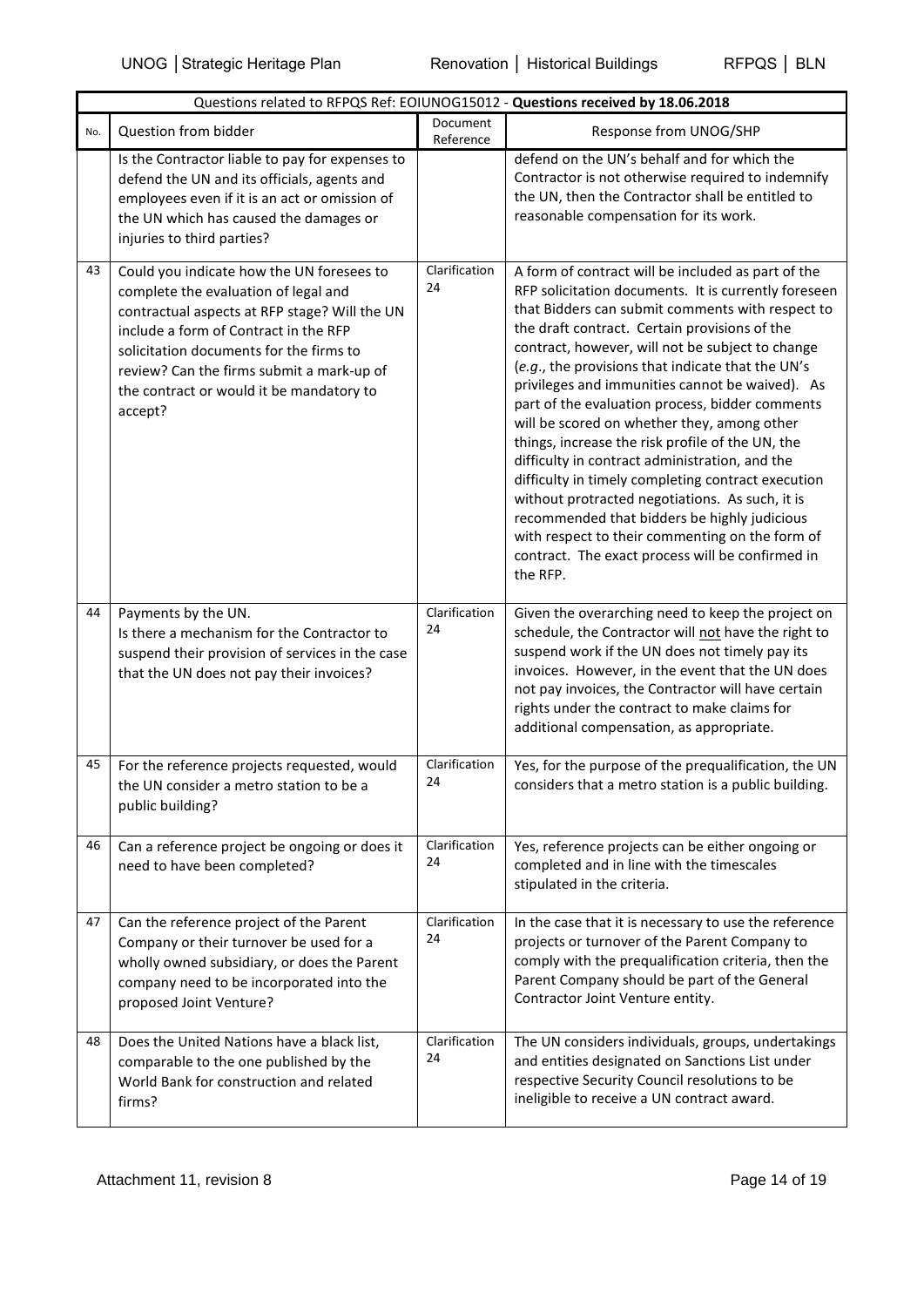|     | Questions related to RFPQS Ref: EOIUNOG15012 - Questions received by 18.06.2018                                                                                                                                                                                                                                                                                                                                                                                                                                                                                                                                  |                       |                                                                                                                                                                                                                                                                                                                                                                                                                                                                                                                                                                                                                                                                              |  |
|-----|------------------------------------------------------------------------------------------------------------------------------------------------------------------------------------------------------------------------------------------------------------------------------------------------------------------------------------------------------------------------------------------------------------------------------------------------------------------------------------------------------------------------------------------------------------------------------------------------------------------|-----------------------|------------------------------------------------------------------------------------------------------------------------------------------------------------------------------------------------------------------------------------------------------------------------------------------------------------------------------------------------------------------------------------------------------------------------------------------------------------------------------------------------------------------------------------------------------------------------------------------------------------------------------------------------------------------------------|--|
| No. | Question from bidder                                                                                                                                                                                                                                                                                                                                                                                                                                                                                                                                                                                             | Document<br>Reference | Response from UNOG/SHP                                                                                                                                                                                                                                                                                                                                                                                                                                                                                                                                                                                                                                                       |  |
|     |                                                                                                                                                                                                                                                                                                                                                                                                                                                                                                                                                                                                                  |                       | The UN also consider the vendors on the World<br>Bank Listing of Ineligible firms to be ineligible to<br>receive a UN contract award. See following links:<br>http://web.worldbank.org/external/default/m<br>ain?theSitePK=84266&contentMDK=6406984<br>4&menuPK=116730&pagePK=64148989&piPK<br>$= 64148984$<br>http://www.worldbank.org/en/about/corpora<br>te-procurement/business-opportunities/non-<br>responsible-vendors<br>In addition, firms considered as ineligible by the<br>UN Secretariat, due to poor contractual<br>performance or for having committed an act of<br>fraud or another corrupt practice, are also<br>ineligible to receive a UN contract award. |  |
| 49  | Concerning the submission of attachment 4<br>and the relevant supporting documents for<br>the RFPQS mentioned in the subject, in case<br>of Consortium could you please confirm that:<br>Within a sole submission the<br>1.<br>Consortium has to provide one<br>attachment 4 for each member and<br>each one has to be signed only by<br>the Company to which the<br>attachment 4 refers<br>Within a sole submission the<br>2.<br>Consortium has to provide<br>supporting documents to<br>attachment 4 for each member and<br>each one have to be signed only by<br>the Company to which the<br>documents refer. | Clarification<br>25   | Yes, this is correct, each member of the<br>Consortium shall fill out Attachment 4 and<br>requested supporting documents.                                                                                                                                                                                                                                                                                                                                                                                                                                                                                                                                                    |  |
| 50  | Concerning the common documents to be<br>submitted by a Consortium (attachment 9,<br>attachment 10 and the technical report<br>related to the score criteria) could you<br>confirm that these documents shall be signed<br>and stamped only the Lead Firm?                                                                                                                                                                                                                                                                                                                                                       | Clarification<br>25   | Yes, it is acceptable if only the Lead Firm signs and<br>stamps Attachments 9 and 10, and respective<br>attachments.                                                                                                                                                                                                                                                                                                                                                                                                                                                                                                                                                         |  |
| 51  | With reference to Section 4, point 5 of the<br>RFPQS rev 5, please confirm that it is<br>sufficient that firm's documents with are not<br>originally in English, are provided<br>accompanied by a translation into English<br>made by a certified translator with its<br>professional stamp.                                                                                                                                                                                                                                                                                                                     | Clarification<br>25   | Yes, this is sufficient.                                                                                                                                                                                                                                                                                                                                                                                                                                                                                                                                                                                                                                                     |  |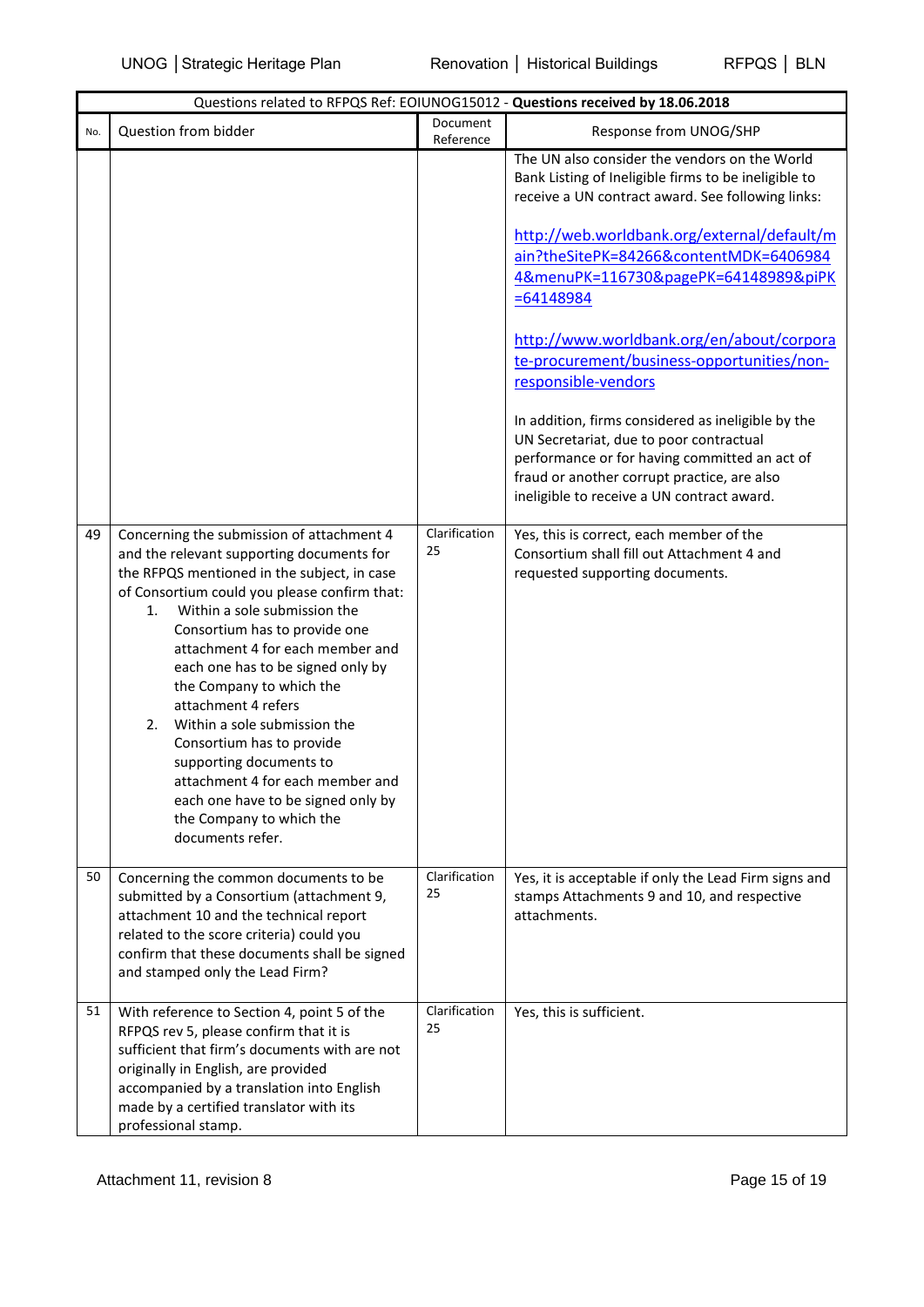|     | Questions related to RFPQS Ref: EOIUNOG15012 - Questions received by 18.06.2018                                                                                                                                                                                                                                                                                                                                                                                                                                                                                                                                                                                              |                       |                                                                                                                                                                                                                                                                                                                                                                                                                                                                                                                                                                                                                                                                                                                                                                                                                                                                                                                     |  |
|-----|------------------------------------------------------------------------------------------------------------------------------------------------------------------------------------------------------------------------------------------------------------------------------------------------------------------------------------------------------------------------------------------------------------------------------------------------------------------------------------------------------------------------------------------------------------------------------------------------------------------------------------------------------------------------------|-----------------------|---------------------------------------------------------------------------------------------------------------------------------------------------------------------------------------------------------------------------------------------------------------------------------------------------------------------------------------------------------------------------------------------------------------------------------------------------------------------------------------------------------------------------------------------------------------------------------------------------------------------------------------------------------------------------------------------------------------------------------------------------------------------------------------------------------------------------------------------------------------------------------------------------------------------|--|
| No. | Question from bidder                                                                                                                                                                                                                                                                                                                                                                                                                                                                                                                                                                                                                                                         | Document<br>Reference | Response from UNOG/SHP                                                                                                                                                                                                                                                                                                                                                                                                                                                                                                                                                                                                                                                                                                                                                                                                                                                                                              |  |
| 52  | Concerning the filling of the table related to<br>the turn-over of the Firm(s) included in point<br>2.6 of Attachment 4, in case of official figures<br>in Euros, is it possible to fill the table in<br>Euros? If not, how can we convert figures in<br>CHF?                                                                                                                                                                                                                                                                                                                                                                                                                | Clarification<br>25   | Yes, in the case that your Financial Statements are<br>in a currency other than CHF, please indicate the<br>currency.<br>The UNOG will convert to the UN exchange rate of<br>the month and year that the Financial Statements<br>were issued.<br>The UN rates are published at the following<br>address.<br>https://treasury.un.org/operationalrates/Operatio<br>nalRates.php                                                                                                                                                                                                                                                                                                                                                                                                                                                                                                                                       |  |
| 53  | With reference to the deadline of 18th June<br>2018, due to the complexity and high value of<br>the works and of the requirements, we kindly<br>ask you to postpone the deadline of at least 2<br>weeks in order to allow us to set-up a<br>qualified groups of firms and properly<br>prepare the prequalification submission.                                                                                                                                                                                                                                                                                                                                               | Clarification<br>25   | The submission deadline has been extended to 2<br><b>July 2018.</b><br>Please refer to revision 2 of<br>RFPQS/EOIUNOG15012.                                                                                                                                                                                                                                                                                                                                                                                                                                                                                                                                                                                                                                                                                                                                                                                         |  |
| 54  | We refer to the above mentioned RFPQS to<br>kindly request a 15-day extension on the<br>delivery date.                                                                                                                                                                                                                                                                                                                                                                                                                                                                                                                                                                       | Clarification<br>26   | Please see response to question 53.                                                                                                                                                                                                                                                                                                                                                                                                                                                                                                                                                                                                                                                                                                                                                                                                                                                                                 |  |
| 55  | The UNOG informed the candidates in its<br>response to question 22 (Attachment 11 of<br>the RFPQS) that a Firm or a Joint Venture (a<br>"Candidate") may name a supply chain<br>partner at the PQ Stage to demonstrate the<br>required level of experience within its overall<br>team as required under Sections III.A.9 and<br>III.B of the RFPQS.<br>We hereby request UNOG's confirmation that<br>a subcontractor teaming up in a specific<br>Candidate's team during the PQ Phase and<br>the Tender process will still be entitled to act<br>as a supplier for the execution of the Project<br>in the event another Candidate would be<br>eventually awarded the Tender. | Clarification<br>27   | Subcontractors or supply chain companies which<br>team up with a specific General Contractor firm or<br>JV during the prequalification phase (as well as<br>during the tender phase) would not be excluded by<br>UNOG from later teaming up with a different<br>General Contractor firm or JV on these grounds.<br>UNOG confirms that the successful General<br>Contractor or JV, which is awarded the contract,<br>may appoint a Subcontractor or supply chain<br>company that had been associated with an<br>unsuccessful bidder at either the Prequalification<br>or the tender stage during the solicitation process.<br>Ultimately it is entirely the responsibility of the<br>successful General Contractor or JV to select and<br>appoint its Subcontractors and supply chain<br>companies, irrespective of the prior affiliations of<br>these subsidiary companies during the UNOG<br>solicitation process. |  |
| 56  | We are a member of a JV that will participate<br>at the qualification for the above mentioned<br>works, asked for the following clarification:                                                                                                                                                                                                                                                                                                                                                                                                                                                                                                                               | Clarification<br>28   | We confirm that only certified and audited<br>Financial Statements should be submitted with the<br>Prequalification Submission.<br>In the case that the 2017 Financial Statements are<br>not yet certified and audited, please indicate this                                                                                                                                                                                                                                                                                                                                                                                                                                                                                                                                                                                                                                                                        |  |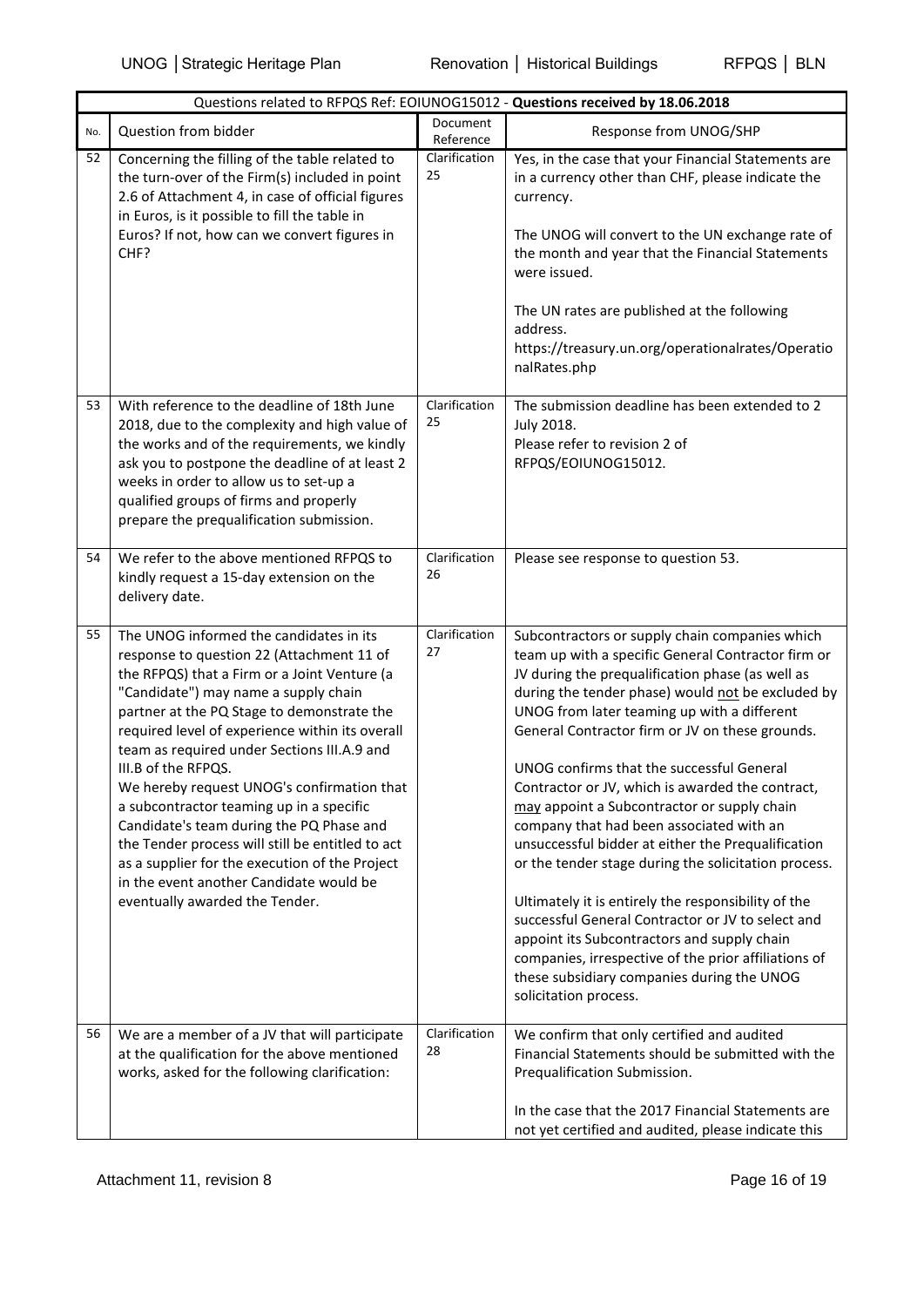|     | Questions related to RFPQS Ref: EOIUNOG15012 - Questions received by 18.06.2018                                                                                                                                                                                                                                                                                                                                                                                                                                                                                                                                                                                                                                                                                                                                                                                                                                                                                                                                                                                                                                                                                                                 |                       |                                                                                                                                                                                                                                                                                                                                                                                                                                                                                                                                                                                                                                                                                                                                                                                                                                                                                                                                                                                                                                              |  |  |
|-----|-------------------------------------------------------------------------------------------------------------------------------------------------------------------------------------------------------------------------------------------------------------------------------------------------------------------------------------------------------------------------------------------------------------------------------------------------------------------------------------------------------------------------------------------------------------------------------------------------------------------------------------------------------------------------------------------------------------------------------------------------------------------------------------------------------------------------------------------------------------------------------------------------------------------------------------------------------------------------------------------------------------------------------------------------------------------------------------------------------------------------------------------------------------------------------------------------|-----------------------|----------------------------------------------------------------------------------------------------------------------------------------------------------------------------------------------------------------------------------------------------------------------------------------------------------------------------------------------------------------------------------------------------------------------------------------------------------------------------------------------------------------------------------------------------------------------------------------------------------------------------------------------------------------------------------------------------------------------------------------------------------------------------------------------------------------------------------------------------------------------------------------------------------------------------------------------------------------------------------------------------------------------------------------------|--|--|
| No. | Question from bidder                                                                                                                                                                                                                                                                                                                                                                                                                                                                                                                                                                                                                                                                                                                                                                                                                                                                                                                                                                                                                                                                                                                                                                            | Document<br>Reference | Response from UNOG/SHP                                                                                                                                                                                                                                                                                                                                                                                                                                                                                                                                                                                                                                                                                                                                                                                                                                                                                                                                                                                                                       |  |  |
|     | Our 2017 Financial Statement, in compliance<br>with the law, has not yet been approved and<br>will be approved within the next June 30.<br>At the moment the 2017 Financial Statement<br>is neither audited, nor certified.<br>We ask you to confirm that we can take into<br>account, for the present qualification, the<br>financial statements of the years 2014-2015-<br>2016 (audited and certified).                                                                                                                                                                                                                                                                                                                                                                                                                                                                                                                                                                                                                                                                                                                                                                                      |                       | under Section 3 of Attachment 4. We will then<br>accept the certified audited financial statements<br>for the previous periods.                                                                                                                                                                                                                                                                                                                                                                                                                                                                                                                                                                                                                                                                                                                                                                                                                                                                                                              |  |  |
| 57  | Concerning the quality certificates ISO9001<br>can the certifications be provided as<br>attachment to the report concerning the<br>score Criteria or they have to be included in<br>the max four pages related to the topic<br>Quality Assurance? Each certificate is one<br>page so in case of consortium it's a loss of<br>pages in case they have to be included in the<br>max pages dedicated to Quality Assurance.                                                                                                                                                                                                                                                                                                                                                                                                                                                                                                                                                                                                                                                                                                                                                                         | Clarification<br>29   | Please note that the page limitation concerns the<br>narrative and that requested attachments such as<br>certificates are not counted in the page limitation.                                                                                                                                                                                                                                                                                                                                                                                                                                                                                                                                                                                                                                                                                                                                                                                                                                                                                |  |  |
| 58  | Relevant experience - implementation of<br>Building Information Management (BIM).<br>Sections III.A.9.v and III.B.8 of the RFPQS<br>requires demonstration of relevant<br>experience with respect to implementation of<br>Building Information Management (BIM) of<br>building construction or renovation projects.<br>We hereby ask UNOG to demonstrate<br>compliance with the BIM threshold<br>requirement by presenting a reputable design<br>or engineering firm (or designer/engineer)<br>which was engaged as a coordinator or design<br>manager in construction or renovation<br>projects where BIM system was<br>implemented. Such design coordinator or<br>design manager shall be engaged by the<br>undersigned in the project and therefore, the<br>experience it has gained shall be<br>implemented in the project. The foregoing<br>manner to demonstrate compliance with the<br>BIM experience requirement is similar to the<br>method of demonstrating experience<br>requirements by chain supplier/chain sub-<br>contractor, which was already approved by<br>UNOG and therefore does not in any way<br>impair the experience that the candidate is<br>required to demonstrate. | Clarification<br>30   | Please note that the Building Information Model is<br>a vital component in the management of this<br>project.<br>We confirm that this can be dealt with in line with<br>the response to Question 22 above. (text repeated<br>below for clarity):<br>"However, a Firm or JV may name a supply chain<br>partner(s) at this stage to demonstrate the<br>required level of experience within their overall<br>team. In this case, should they choose to utilize<br>another firm than the one they relied upon at the<br>RFPQS stage, then they must demonstrate that the<br>alternative firm(s) is / are of at least the equivalent<br>standing / level and shall seek the UN's approval to<br>such a change in their subcontractors."<br>Part of the response to question 25 above is also<br>relevant (text also repeated below for clarity):<br>"When presenting the reference projects it should<br>be clearly stated which of the firm(s) in the Joint<br>Venture / Consortium or Supply Chain Member the<br>reference project belongs to." |  |  |
| 59  | Relevant experience - General.                                                                                                                                                                                                                                                                                                                                                                                                                                                                                                                                                                                                                                                                                                                                                                                                                                                                                                                                                                                                                                                                                                                                                                  | Clarification<br>30   | We confirm that such relevant experience can be<br>demonstrated from projects completed by a                                                                                                                                                                                                                                                                                                                                                                                                                                                                                                                                                                                                                                                                                                                                                                                                                                                                                                                                                 |  |  |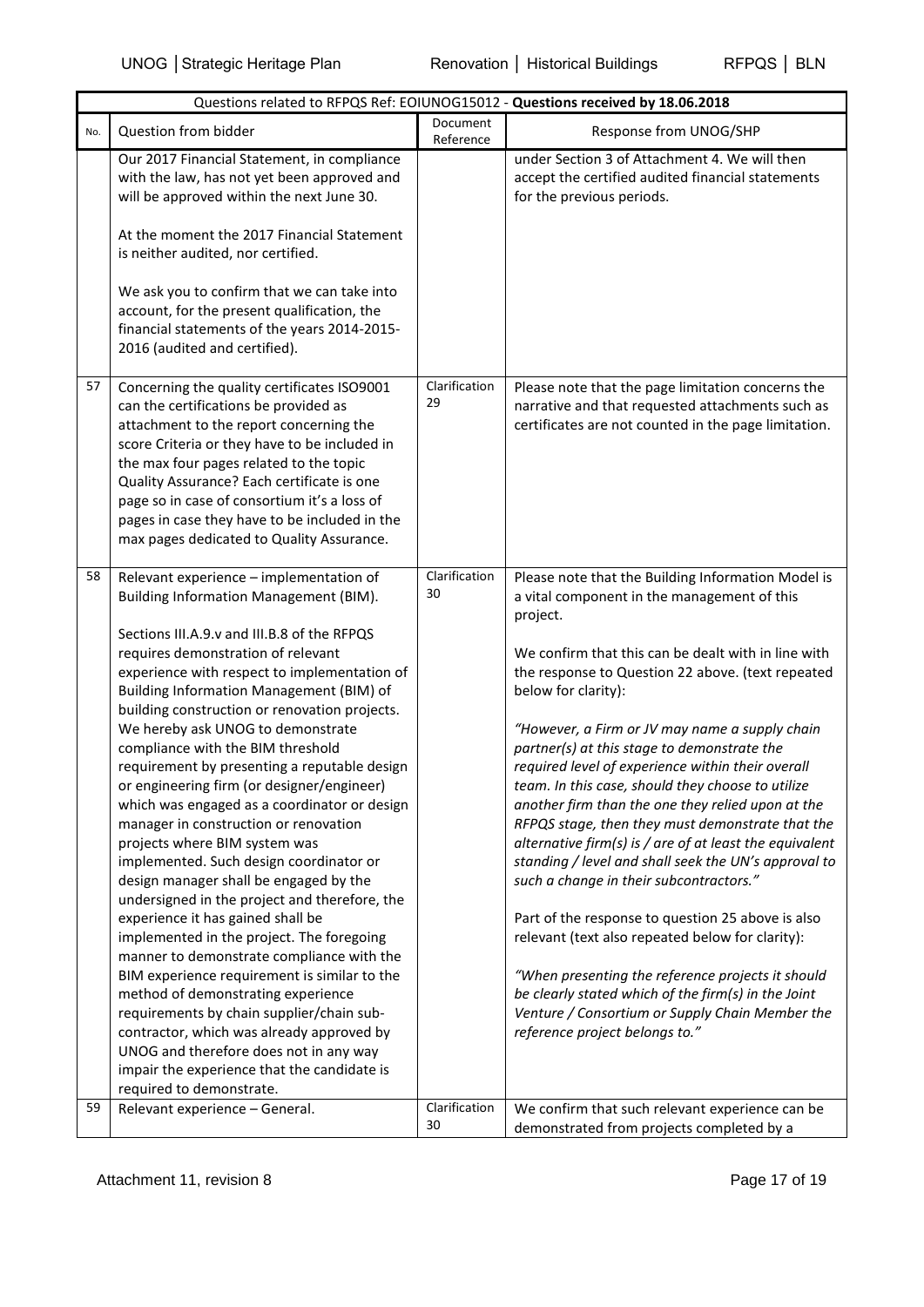|     | Questions related to RFPQS Ref: EOIUNOG15012 - Questions received by 18.06.2018                                                                                                                                                                                                                                                                                                                                                                                                                                                                                                                                                                                                                                                                                      |                       |                                                                                                                                                                                                                                                                                             |  |
|-----|----------------------------------------------------------------------------------------------------------------------------------------------------------------------------------------------------------------------------------------------------------------------------------------------------------------------------------------------------------------------------------------------------------------------------------------------------------------------------------------------------------------------------------------------------------------------------------------------------------------------------------------------------------------------------------------------------------------------------------------------------------------------|-----------------------|---------------------------------------------------------------------------------------------------------------------------------------------------------------------------------------------------------------------------------------------------------------------------------------------|--|
| No. | Question from bidder                                                                                                                                                                                                                                                                                                                                                                                                                                                                                                                                                                                                                                                                                                                                                 | Document<br>Reference | Response from UNOG/SHP                                                                                                                                                                                                                                                                      |  |
|     | Sections III.A.9. III.B of the RFPQS require<br>demonstration of relevant experience in<br>different projects and disciplines. In this<br>regard, we ask UNOG to allow candidates to<br>demonstrate compliance with such<br>experience requirements by presenting<br>projects which were executed by fully-owned<br>subsidiaries or by subsidiaries under the<br>Firm's control (the "Subsidiaries"), with no<br>additional conditions. It is indeed common<br>practice in large construction groups that<br>different ongoing projects are allocated to<br>various Subsidiaries of the Firm and the client<br>allows participants to refer to the experience<br>of their Subsidiaries to demonstrate their<br>eligibility to comply with threshold<br>requirements. |                       | subsidiary company provided that the firm<br>submitting the Prequalification documents is<br>indeed the parent company that controls the<br>subsidiary in question.                                                                                                                         |  |
| 60  | With reference to Section III Part B - Scored<br>Written Criteria, no. 1 Document Format.<br>Since we are in JV and the supporting<br>documents for Attachment 4 will be<br>voluminous, considering that each company<br>have to submit the 3 years' annual reports,<br>company registration documents and other<br>related documents, we kindly ask you to<br>confirm-<br>- If we can submit a total of 4 files. 1 file each<br>of the 3 JV member for Attachment 4 as well<br>as its supporting documents and a 4th file<br>containing Attachment 9, 10 and the<br>documents required in Section III, Part B Nos.<br>2 to 11.                                                                                                                                      | Clarification<br>31   | We confirm that there is no limitation to the<br>number of electronic files that can be submitted.<br>The proposed approach described appears to be<br>organized in a way that will enable us to easily<br>review the prequalification submission.                                          |  |
| 61  | Can supporting documents can be submitted<br>as it is, without the required simple design<br>header and footer.                                                                                                                                                                                                                                                                                                                                                                                                                                                                                                                                                                                                                                                      | Clarification<br>32   | Yes, but please identify a title page or, at least,<br>indicate a title on the first page of each supporting<br>document so that we can easily identify it in the<br>reference framework of the prequalification<br>criteria so as to ensure it is clear which question it<br>is answering. |  |
| 62  | With reference to the deadline of 2nd July<br>2018, due to the complexity and high value of<br>the works and of the requirements, we kindly<br>ask you to postpone the deadline of at least 2<br>weeks (i.e. 16th July 2018) in order to allow<br>us to set-up a qualified groups of firms and<br>properly prepare the prequalification<br>submission.                                                                                                                                                                                                                                                                                                                                                                                                               | Clarification<br>33   | The submission deadline has been extended to<br>9 July 2018.<br>Please refer to revision 3 of<br>RFPQS/EOIUNOG15012.                                                                                                                                                                        |  |
| 63  | We re-confirm our interest to participate in<br>this RFPQS. However, we would be grateful if<br>you could grant us a week extension of the                                                                                                                                                                                                                                                                                                                                                                                                                                                                                                                                                                                                                           | Clarification<br>34   | Please see response to question 62.                                                                                                                                                                                                                                                         |  |